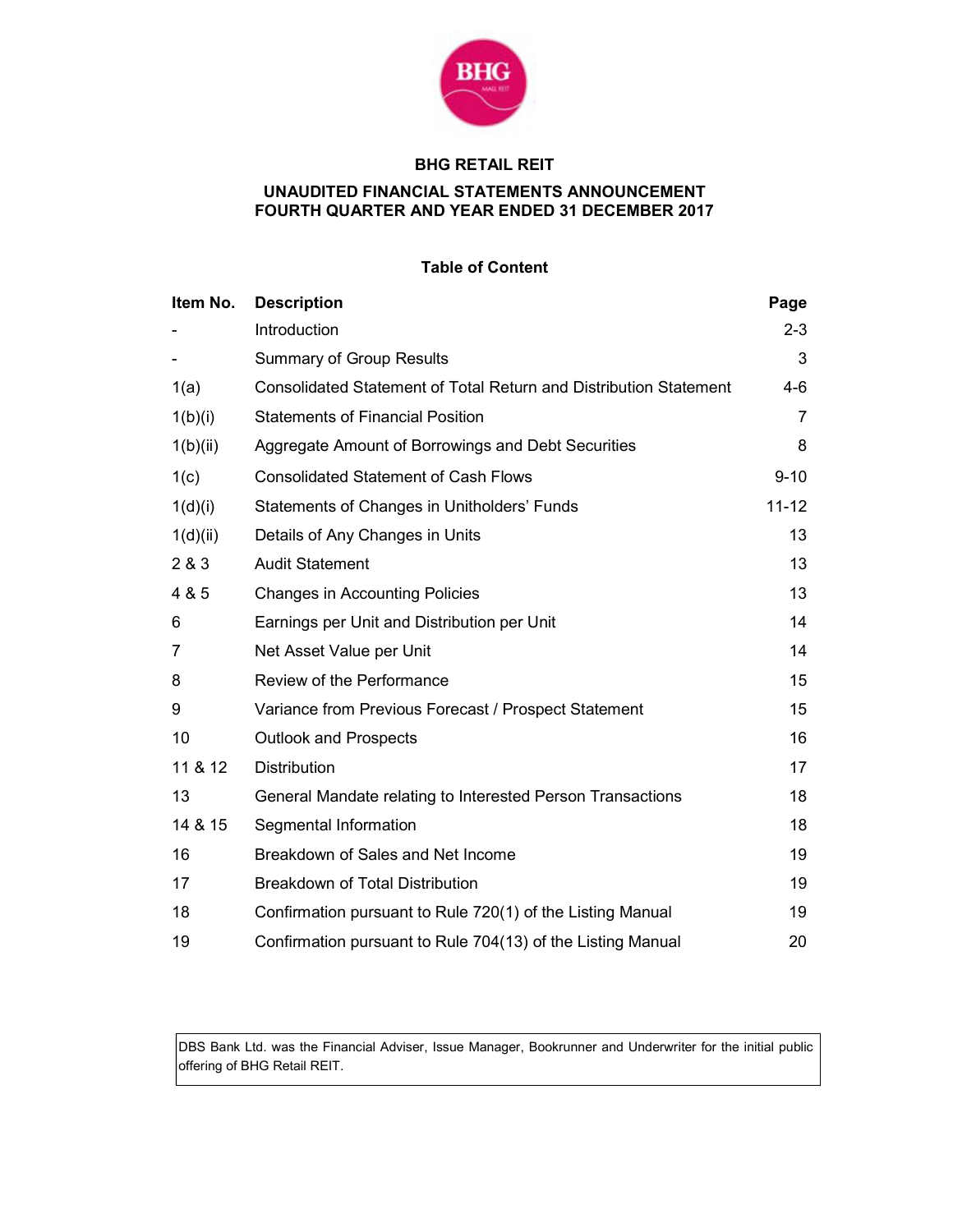### Introduction

BHG Retail REIT (the "REIT") was constituted by a trust deed dated 18 November 2015 ("Date of Constitution") entered into by BHG Retail Trust Management Pte. Ltd. as Manager of BHG Retail REIT (the "Manager") and DBS Trustee Limited as Trustee of BHG Retail REIT (the "Trustee"). BHG Retail REIT and its subsidiaries are collectively known as the "Group".

The REIT was listed on the Main Board of the Singapore Exchange Securities Trading Limited ("SGX-ST") on 11 December 2015 (the "Listing Date"). The principal investment strategy of BHG Retail REIT is to invest, directly or indirectly, in a diversified portfolio of income-producing real estate which is used primarily for retail purposes (whether either wholly or partially), as well as real estate-related assets in relation to the foregoing, with an initial focus on China.

The REIT's initial portfolio comprises five retail properties, Beijing Wanliu (60%), Hefei Mengchenglu, Chengdu Konggang, Dalian Jinsanjiao and Xining Huayuan located in Tier 1, Tier 2 and other cities of significant economic potential in China:

- Beijing Wanliu is a community mall with a premium positioning in the Wanliu, Haidian District. The mall is located in close proximity to Zhongguancun retail hub, surrounded by high-end residential developments and educational institutions, and enjoys high transportation connectivity.
- Hefei Mengchenglu is a comprehensive retail mall focused on providing diversified retail services to meet demands of family-oriented residents in the Luyang District. The mall is prominently located in a densely populated mature residential area, in Hefei's North First Ring retail hub.
- Chengdu Konggang is a community retail mall that targets and serves the needs of uppermiddle class shoppers in an emerging residential area, with a large number of mature and high density residential projects. The mall is located in the Shuangliu County, and is within a 5 minutes drive to the Shuangliu International Airport.
- Dalian Jinsanjiao is a property master-leased to BHG Hypermarket, the only supermarket in the area. The property resides in Jinsanjiao area, which is surrounded by mature residential projects, and is situated in close proximity to the Huanan retail hub, a key retail area north of Dalian.
- Xining Huayuan is a retail mall master-leased to BHG Hypermarket, which caters to individuals with middle or upper-middle level income. The mall resides in Ximen-Dashizi retail hub area, the political, cultural, and business centre of Xining, with a high population density and immediate residential catchment.

The Group is presenting its financial results for the fourth quarter and year ended 31 December 2017.

For ease of reference, the following abbreviations are used in this announcement: "4Q 2016": For the 3-month period from 1 October 2016 to 31 December 2016; "4Q 2017": For the 3-month period from 1 October 2017 to 31 December 2017; "12M 2016": For the 12-month period from 1 January 2016 to 31 December 2016; and "12M 2017": For the 12-month period from 1 January 2017 to 31 December 2017.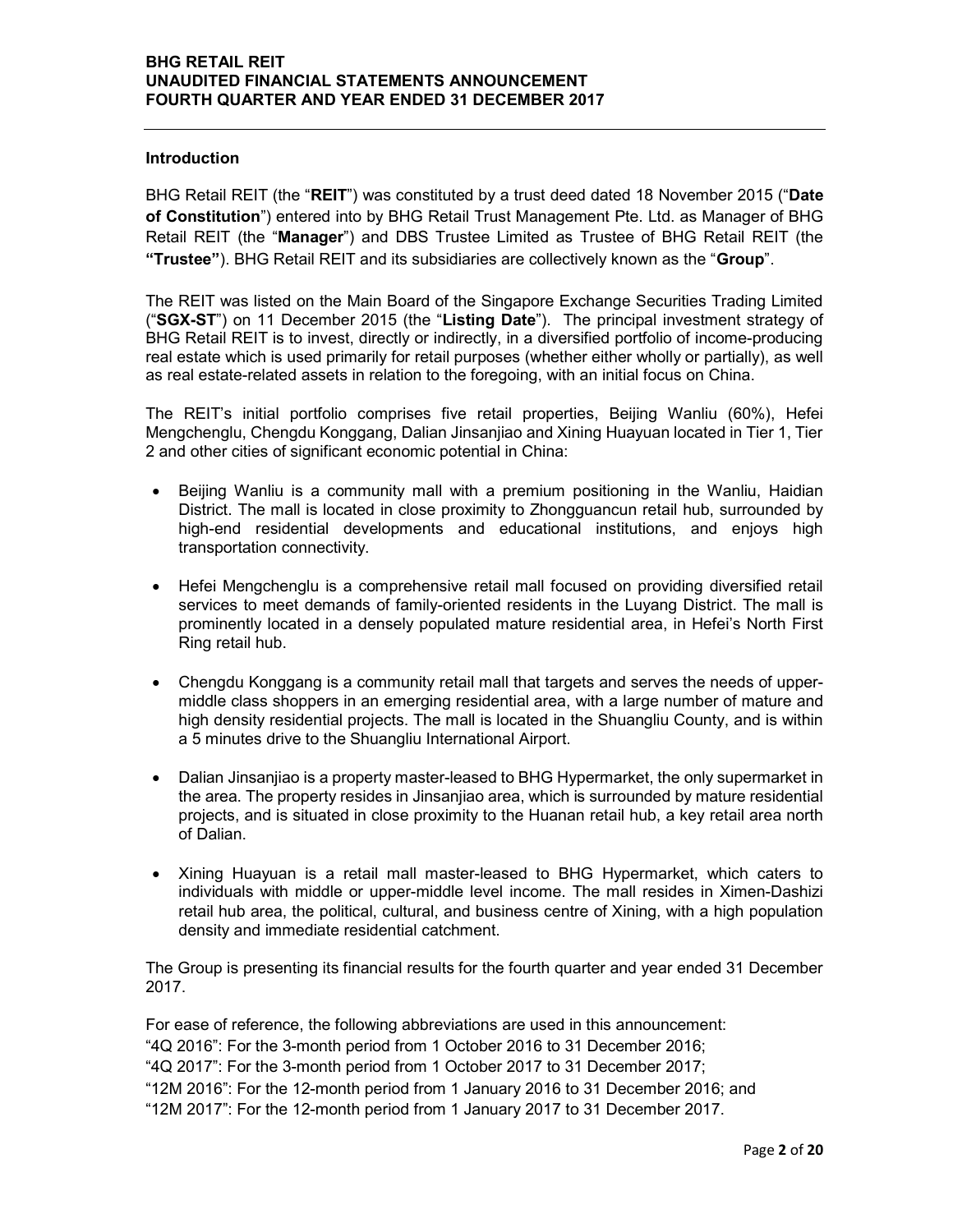### Distribution Policy

### Summary of Group Results

| <b>Distribution Policy</b>                                                                                                                                                                                                                                                                                                                                                                                               |                        |                           |            |                  |                            |            |
|--------------------------------------------------------------------------------------------------------------------------------------------------------------------------------------------------------------------------------------------------------------------------------------------------------------------------------------------------------------------------------------------------------------------------|------------------------|---------------------------|------------|------------------|----------------------------|------------|
| The REIT's distribution policy is to distribute 100.0% of its amount available for distribution to<br>Unitholders for the financial period from 11 December 2015 to 31 December 2016. Thereafter,<br>the Manager will distribute at least 90.0% of the REIT's amount available for distribution with the<br>actual level of distribution to be determined at the discretion of the Board of Directors of the<br>Manager. |                        |                           |            |                  |                            |            |
|                                                                                                                                                                                                                                                                                                                                                                                                                          |                        |                           |            |                  |                            |            |
|                                                                                                                                                                                                                                                                                                                                                                                                                          |                        |                           |            |                  |                            |            |
|                                                                                                                                                                                                                                                                                                                                                                                                                          |                        |                           |            |                  |                            |            |
| Distribution to Unitholders will be made semi-annually based on the half-yearly results of the<br>REIT and will be paid no later than 90 days after the end of each distribution period.<br><b>Summary of Group Results</b>                                                                                                                                                                                              | 4Q 2017 <sup>(1)</sup> | 4Q 2016 <sup>(1)(2)</sup> | Change     | 12M 2017 $(1)$   | 12M 2016 <sup>(1)(2)</sup> | Change     |
| Gross revenue                                                                                                                                                                                                                                                                                                                                                                                                            | (S\$'000)              | (S\$'000)                 | (%)        | (S\$'000)        | (S\$'000)                  | (%)        |
|                                                                                                                                                                                                                                                                                                                                                                                                                          | 16,707                 | 15,791                    | 5.8        | 64,519           | 62,585                     | 3.1        |
| Net property income<br>Amount available for distribution                                                                                                                                                                                                                                                                                                                                                                 | 11,137<br>4,879        | 10,300<br>4,629           | 8.1<br>5.4 | 42,944<br>20,001 | 40,286<br>18,604           | 6.6<br>7.5 |

- (1) The actual results of the Group's foreign subsidiaries were translated using the average SGD: CNY rate of 1:4.884, 1:4.844, 1:4.894 and 1:4.791 for 4Q 2017, 4Q 2016, 12M 2017 and 12M 2016, respectively.
- (2) The comparative figures were for the quarter from 1 October 2016 to 31 December 2016 and for twelve months from 1 January 2016 to 31 December 2016, respectively. These figures were extracted from BHG Retail REIT's results for the fourth quarter and twelve months ended 31 December 2016.
- (3) Based on closing price of S\$0.740 and S\$0.655 as at 31 December 2017 and 31 December 2016, respectively.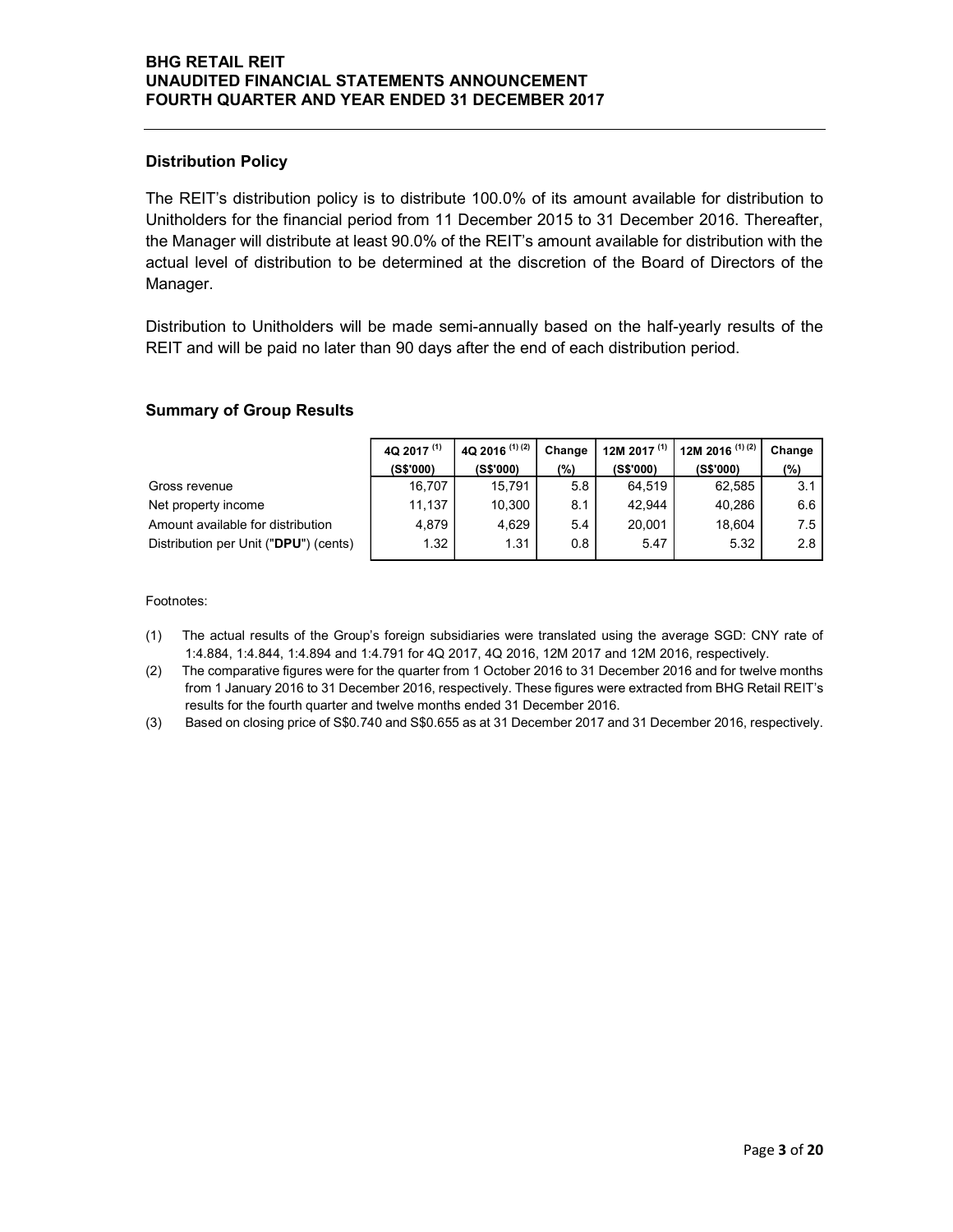### 1(a) Consolidated Statement of Total Return and Distribution Statement

| G RETAIL REIT<br><b>AUDITED FINANCIAL STATEMENTS ANNOUNCEMENT</b><br>JRTH QUARTER AND YEAR ENDED 31 DECEMBER 2017 |      |                |                            |                 |                         |                 |             |
|-------------------------------------------------------------------------------------------------------------------|------|----------------|----------------------------|-----------------|-------------------------|-----------------|-------------|
|                                                                                                                   |      |                |                            |                 |                         |                 |             |
|                                                                                                                   |      |                |                            |                 |                         |                 |             |
|                                                                                                                   |      |                |                            |                 |                         |                 |             |
|                                                                                                                   |      |                |                            |                 |                         |                 |             |
|                                                                                                                   |      |                |                            |                 |                         |                 |             |
|                                                                                                                   |      |                |                            |                 |                         |                 |             |
|                                                                                                                   |      |                |                            |                 |                         |                 |             |
|                                                                                                                   |      |                |                            |                 |                         |                 |             |
|                                                                                                                   |      |                |                            |                 |                         |                 |             |
| <b>Consolidated Statement of Total Return and Distribution Statement</b>                                          |      |                |                            |                 |                         |                 |             |
|                                                                                                                   |      |                |                            |                 |                         |                 |             |
|                                                                                                                   |      | 4Q 2017 (b)    | 4Q 2016 <sup>(a) (b)</sup> | Change          | 12M 2017 <sup>(b)</sup> | 12M 2016(a) (b) | Change      |
| <b>Statement of Total Return</b>                                                                                  | Note | (S\$'000)      | (S\$'000)                  | (%)             | (S\$'000)               | (S\$'000)       | $(\%)$      |
| Gross revenue <sup>(c)</sup>                                                                                      |      | 16,707         | 15,791                     | 5.8             | 64,519                  | 62,585          | 3.1         |
| Property operating expenses (c),(d)                                                                               |      | (5,570)        | (5, 491)                   | 1.4             | (21, 575)               | (22, 299)       | (3.2)       |
| Net property income                                                                                               |      | 11,137         | 10,300                     | 8.1             | 42,944                  | 40,286          | 6.6         |
| Other income                                                                                                      | (1)  | 147            | 91                         | 61.5            | 513                     | 131             | >100.0      |
| Manager's base fee                                                                                                | (2)  | (488)          | (463)                      | 5.4             | (2,000)                 | (1,861)         | 7.5         |
| Manager's performance fee                                                                                         | (2)  | (178)          | (209)                      | (14.8)          | (282)                   | (209)           | 34.9        |
| Trustee's fee                                                                                                     |      | (27)           | (35)                       | (22.9)          | (127)                   | (135)           | (5.9)       |
| Other expenses                                                                                                    |      | (242)          | (253)                      | (4.3)           | (942)                   | (798)           | 18.0        |
| Finance income                                                                                                    |      | 323            | 366                        | (11.7)          | 720                     | 416             | 73.1<br>N/M |
| Foreign exchange (loss)/gain - realised<br>Finance cost                                                           | (3)  | (2, 354)       | (102)<br>(2, 110)          | (100.0)<br>11.6 | (15)<br>(8,952)         | (8, 824)        | 1.5         |
| Net income                                                                                                        |      | 8,318          | 7,585                      | 9.7             | 31,859                  | 29,006          | 9.8         |
| Change in fair value of investment                                                                                |      |                |                            |                 |                         |                 |             |
| properties                                                                                                        | (4)  | 8,298          | 25,940                     | (68.0)          | 8,298                   | 40,646          | (79.6)      |
| Foreign exchange gain/(loss) - unrealised                                                                         |      | $\blacksquare$ | 20                         | (100.0)         | (1)                     | (65)            | (98.5)      |
| Total return for the period before taxation                                                                       |      | 16,616         | 33,545                     | (50.5)          | 40,156                  | 69,587          | (42.3)      |
| Taxation                                                                                                          | (5)  | (4,038)        | (8, 335)                   | (51.6)          | (8,683)                 | (16,680)        | (47.9)      |
| Total return for the period after taxation                                                                        |      | 12,578         | 25,210                     | (50.1)          | 31,473                  | 52,907          | (40.5)      |
| Attributable to:                                                                                                  |      |                |                            |                 |                         |                 |             |
| Unitholders                                                                                                       |      | 7,618          | 17,045                     | (55.3)          | 20,942                  | 34,001          | (38.4)      |
| Non-controlling interests                                                                                         |      | 4,960          | 8,165                      | (39.3)          | 10,531                  | 18,906          | (44.3)      |
| Total return for the period after taxation                                                                        |      | 12,578         | 25,210                     | (50.1)          | 31,473                  | 52,907          | (40.5)      |
| <b>Distribution Statement</b>                                                                                     |      |                |                            |                 |                         |                 |             |
| Total return for the period attributable to Unitholders                                                           |      | 7,618          | 17,045                     | (55.3)          | 20,942                  | 34,001          | (38.4)      |
|                                                                                                                   |      |                |                            |                 |                         |                 |             |
|                                                                                                                   | (6)  | (2,739)        | (12, 416)                  | (77.9)          | (941)                   | (15, 397)       | (93.9)      |
| Distribution adjustments<br>Amount available for distribution                                                     |      | 4,879          | 4,629                      | 5.4             | 20,001                  | 18,604          | 7.5         |

- (a) The comparative figures were for the quarter from 1 October 2016 to 31 December 2016 and for twelve months from 1 January 2016 to 31 December 2016, respectively. These figures were extracted from BHG Retail REIT's results for the fourth quarter and twelve months ended 31 December 2016.
- (b) The actual results of the Group's foreign subsidiaries were translated using the average SGD: CNY rate of 1:4.884, 1:4.844, 1:4.894 and 1:4.791 for 4Q 2017, 4Q 2016, 12M 2017 and 12M 2016, respectively.
- (c) Prior to 1 May 2016, Business Tax was reflected under property operating expenses. With effect from 1 May 2016, Value Added Tax ("VAT") replaced Business Tax in China and this is netted off against revenue instead of being reflected in property operating expenses.
- (d) Includes property management fees of S\$567,000, S\$529,000, S\$2,179,000 and S\$2,067,000 for 4Q 2017, 4Q 2016, 12M 2017 and 12M 2016, respectively. With effect from 1 July 2016, the Beijing State Government aligned its tax policy with the national practice of charging Property Tax based on rental income. This resulted in higher property-related tax expenses for Beijing Wanliu Mall. The change in Beijing's Property Tax is in-line with current property tax for the other four properties in the portfolio.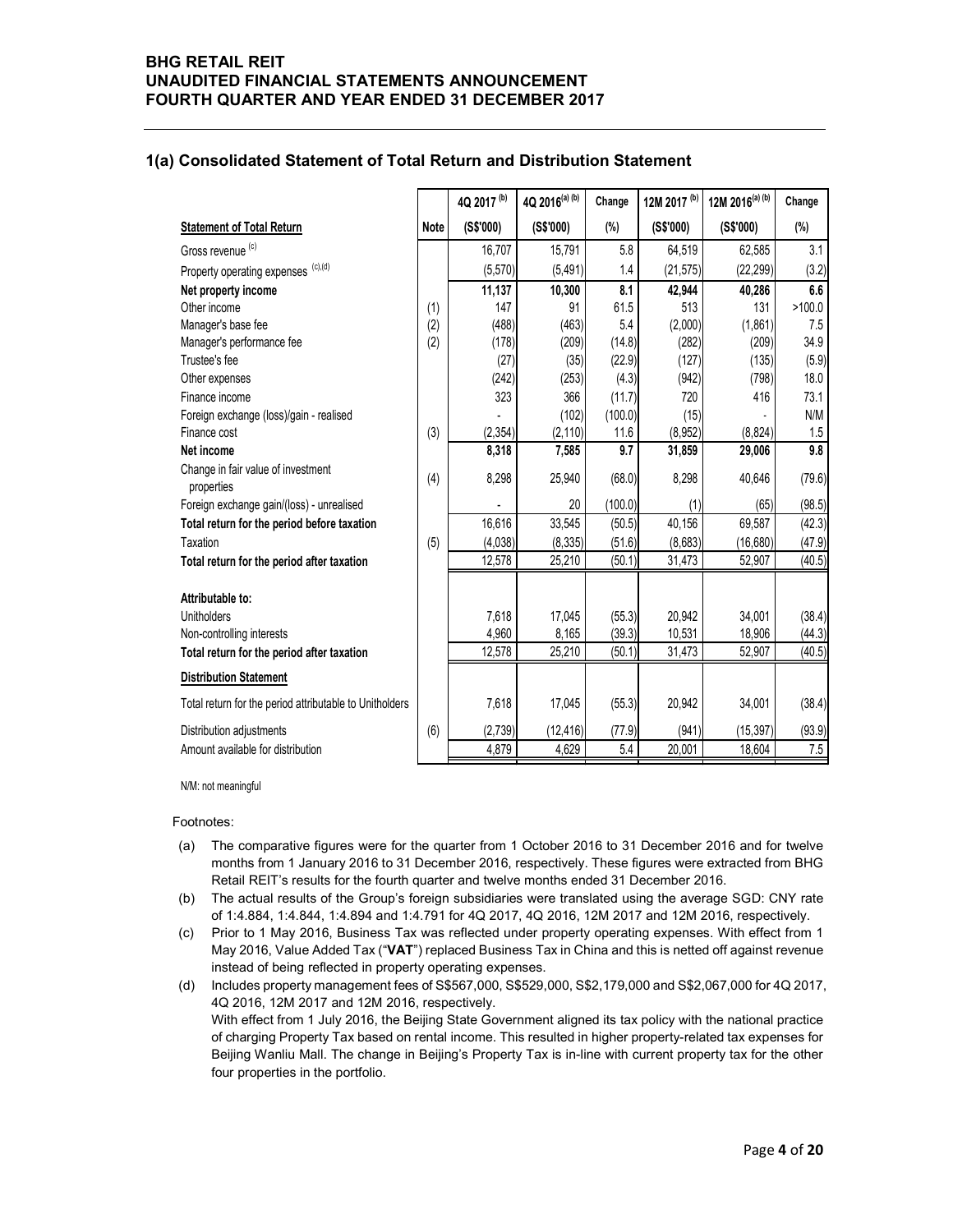### Notes to Consolidated Statement of Total Return and Distribution Statement:

#### (1) Other income

Other income mainly comprised compensation on liquidated damages, government grant and miscellaneous income.

### (2) Manager's management fee

### (3) Finance cost

| Manager's management fee<br>Manager's base management fee is calculated as 10.0% per annum of the Distributable<br>Income of the Group.<br>Manager's performance fee is calculated as 25.0% of the difference in DPU in a financial<br>year with the DPU in the preceding financial year (calculated before accounting for the<br>performance fee but after accounting for the base fee in each financial year) multiplied by<br>the weighted average number of Units in issue for such financial year.<br>For financial year 2016, given there is no preceding financial year for the Group, the<br>difference in DPU shall be the difference between actual DPU and the forecasted DPU<br>from the Forecast as disclosed in the Prospectus.<br><b>Finance cost</b><br>Finance cost comprised the following:<br>4Q 2016<br>12M 2017<br>12M 2016<br>4Q 2017<br>Change<br>Change<br>(S\$'000)<br>(S\$'000)<br>(S\$'000)<br>(S\$'000)<br>$(\%)$<br>(%)<br>1.5<br>Borrowing costs<br>12.0<br>2,271<br>2,028<br>8,622<br>8,497<br>Amortisation of debt establishment costs<br>1.2<br>83<br>82<br>330<br>327<br>0.9<br>2,354<br>2,110<br>11.6<br>8,952<br>8,824<br>1.5<br>Finance cost<br>Net change in fair value of investment properties<br>The Group's policy is to conduct annual valuation of its investment properties, with any | and miscellaneous income. |  |  |  |  |
|------------------------------------------------------------------------------------------------------------------------------------------------------------------------------------------------------------------------------------------------------------------------------------------------------------------------------------------------------------------------------------------------------------------------------------------------------------------------------------------------------------------------------------------------------------------------------------------------------------------------------------------------------------------------------------------------------------------------------------------------------------------------------------------------------------------------------------------------------------------------------------------------------------------------------------------------------------------------------------------------------------------------------------------------------------------------------------------------------------------------------------------------------------------------------------------------------------------------------------------------------------------------------------------------------------------------------------|---------------------------|--|--|--|--|
|                                                                                                                                                                                                                                                                                                                                                                                                                                                                                                                                                                                                                                                                                                                                                                                                                                                                                                                                                                                                                                                                                                                                                                                                                                                                                                                                    |                           |  |  |  |  |
|                                                                                                                                                                                                                                                                                                                                                                                                                                                                                                                                                                                                                                                                                                                                                                                                                                                                                                                                                                                                                                                                                                                                                                                                                                                                                                                                    |                           |  |  |  |  |
|                                                                                                                                                                                                                                                                                                                                                                                                                                                                                                                                                                                                                                                                                                                                                                                                                                                                                                                                                                                                                                                                                                                                                                                                                                                                                                                                    |                           |  |  |  |  |
|                                                                                                                                                                                                                                                                                                                                                                                                                                                                                                                                                                                                                                                                                                                                                                                                                                                                                                                                                                                                                                                                                                                                                                                                                                                                                                                                    |                           |  |  |  |  |
|                                                                                                                                                                                                                                                                                                                                                                                                                                                                                                                                                                                                                                                                                                                                                                                                                                                                                                                                                                                                                                                                                                                                                                                                                                                                                                                                    |                           |  |  |  |  |
|                                                                                                                                                                                                                                                                                                                                                                                                                                                                                                                                                                                                                                                                                                                                                                                                                                                                                                                                                                                                                                                                                                                                                                                                                                                                                                                                    |                           |  |  |  |  |
|                                                                                                                                                                                                                                                                                                                                                                                                                                                                                                                                                                                                                                                                                                                                                                                                                                                                                                                                                                                                                                                                                                                                                                                                                                                                                                                                    |                           |  |  |  |  |
|                                                                                                                                                                                                                                                                                                                                                                                                                                                                                                                                                                                                                                                                                                                                                                                                                                                                                                                                                                                                                                                                                                                                                                                                                                                                                                                                    |                           |  |  |  |  |
|                                                                                                                                                                                                                                                                                                                                                                                                                                                                                                                                                                                                                                                                                                                                                                                                                                                                                                                                                                                                                                                                                                                                                                                                                                                                                                                                    |                           |  |  |  |  |
|                                                                                                                                                                                                                                                                                                                                                                                                                                                                                                                                                                                                                                                                                                                                                                                                                                                                                                                                                                                                                                                                                                                                                                                                                                                                                                                                    |                           |  |  |  |  |
|                                                                                                                                                                                                                                                                                                                                                                                                                                                                                                                                                                                                                                                                                                                                                                                                                                                                                                                                                                                                                                                                                                                                                                                                                                                                                                                                    |                           |  |  |  |  |
|                                                                                                                                                                                                                                                                                                                                                                                                                                                                                                                                                                                                                                                                                                                                                                                                                                                                                                                                                                                                                                                                                                                                                                                                                                                                                                                                    |                           |  |  |  |  |
|                                                                                                                                                                                                                                                                                                                                                                                                                                                                                                                                                                                                                                                                                                                                                                                                                                                                                                                                                                                                                                                                                                                                                                                                                                                                                                                                    |                           |  |  |  |  |

### (4) Net change in fair value of investment properties

The Group's policy is to conduct annual valuation of its investment properties, with any changes in fair value being recorded in the statement of total return. A full annual valuation was performed at year end.

Changes in fair value of investment properties do not affect the distribution per unit of the REIT.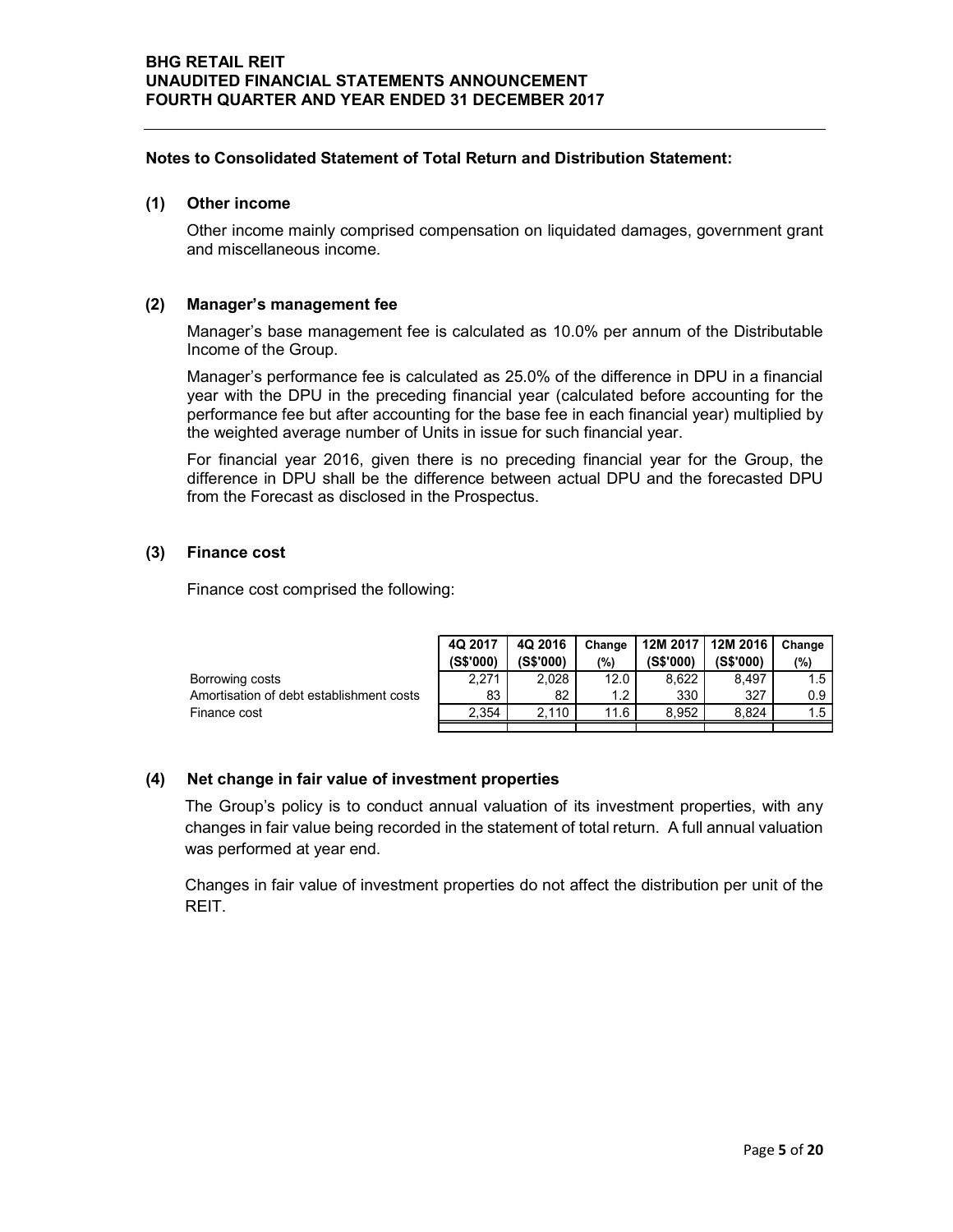### (5) Taxation

| <b>RETAIL REIT</b>                                                                                                                                       |                |                      |                      |                 |                       |                       |                |
|----------------------------------------------------------------------------------------------------------------------------------------------------------|----------------|----------------------|----------------------|-----------------|-----------------------|-----------------------|----------------|
| JDITED FINANCIAL STATEMENTS ANNOUNCEMENT<br>RTH QUARTER AND YEAR ENDED 31 DECEMBER 2017                                                                  |                |                      |                      |                 |                       |                       |                |
|                                                                                                                                                          |                |                      |                      |                 |                       |                       |                |
|                                                                                                                                                          |                |                      |                      |                 |                       |                       |                |
| <b>Taxation</b>                                                                                                                                          |                |                      |                      |                 |                       |                       |                |
| Taxation comprised income tax, deferred tax and withholding tax relating to the Group's<br>foreign subsidiaries.                                         |                |                      |                      |                 |                       |                       |                |
|                                                                                                                                                          | 4Q 2017        | 4Q 2016              | Change               | 12M 2017        |                       | 12M 2016              | Change         |
|                                                                                                                                                          | (S\$'000)      | (S\$'000)            | (%)                  | (S\$'000)       |                       | (S\$'000)             | (%)            |
| Current period:                                                                                                                                          |                |                      |                      |                 |                       |                       |                |
| Income tax<br>Deferred tax                                                                                                                               | 1,642<br>2,292 | 1,334<br>7,001       | 23.1<br>(67.3)       |                 | 5,913<br>2,257        | 4,911<br>11,657       | 20.4<br>(80.6) |
| Withholding tax                                                                                                                                          | 104            |                      | N/M                  |                 | 513                   | 112                   | >100.0         |
|                                                                                                                                                          | 4,038          | 8,335                | (51.6)               |                 | 8,683                 | 16,680                | (47.9)         |
| Higher income tax in 4Q 2017 and 12M 2017 is in-line with higher operating profits.                                                                      |                |                      |                      |                 |                       |                       |                |
| Lower deferred tax in 4Q 2017 and 12M 2017 mainly arises from lower increase in net                                                                      |                |                      |                      |                 |                       |                       |                |
| change in fair value of investment properties as compared to 4Q 2016 and 12M 2016.<br>Please refer to item 1(a) Note (4) on page 5 of this announcement. |                |                      |                      |                 |                       |                       |                |
| Higher withholding tax in 12M 2017 is mainly due to higher declared and repatriated                                                                      |                |                      |                      |                 |                       |                       |                |
| dividends from subsidiaries in China to its immediate holding companies in Singapore after                                                               |                |                      |                      |                 |                       |                       |                |
| the payment of the relevant withholding tax.                                                                                                             |                |                      |                      |                 |                       |                       |                |
| <b>Distribution adjustments</b>                                                                                                                          |                |                      |                      |                 |                       |                       |                |
|                                                                                                                                                          |                |                      |                      |                 |                       |                       |                |
|                                                                                                                                                          |                | 4Q 2017<br>(S\$'000) | 4Q 2016<br>(S\$'000) | Change<br>(%)   | 12M 2017<br>(S\$'000) | 12M 2016<br>(S\$'000) | Change<br>(%)  |
| Distribution adjustments                                                                                                                                 |                |                      |                      |                 |                       |                       |                |
| - Amortisation of debt establishment costs                                                                                                               |                | 83                   | 82                   | 1.2             | 330                   | 327                   | 0.9            |
| - Change in fair value of investment properties (a)                                                                                                      |                | (4,369)              | (17, 775)            | (75.4)          | (4, 369)              | (24, 409)             | (82.1)         |
|                                                                                                                                                          |                | 1,091                | 4,703                | (76.8)<br>(9.7) | 1,275<br>1,930        | 6,713                 | (81.0)<br>3.7  |
| - Deferred tax expense (a)<br>- Manager' management base fee payable in Units                                                                            |                | 418                  | 463                  |                 |                       | 1,861                 |                |

### (6) Distribution adjustments

|                                                                                                                                                                                                                                                                      | (S\$'000) | (S\$'000)            | (%)                  | (S\$'000)     |                       | (S\$'000)             | $(\%)$        |
|----------------------------------------------------------------------------------------------------------------------------------------------------------------------------------------------------------------------------------------------------------------------|-----------|----------------------|----------------------|---------------|-----------------------|-----------------------|---------------|
| Current period:                                                                                                                                                                                                                                                      |           |                      |                      |               |                       |                       |               |
| Income tax                                                                                                                                                                                                                                                           | 1,642     | 1,334                | 23.1                 |               | 5,913                 | 4,911                 | 20.4          |
| Deferred tax                                                                                                                                                                                                                                                         | 2,292     | 7,001                | (67.3)               |               | 2,257                 | 11,657                | (80.6)        |
| Withholding tax                                                                                                                                                                                                                                                      | 104       |                      | N/M                  |               | 513                   | 112                   | >100.0        |
|                                                                                                                                                                                                                                                                      | 4,038     | 8,335                | (51.6)               |               | 8,683                 | 16,680                | (47.9)        |
|                                                                                                                                                                                                                                                                      |           |                      |                      |               |                       |                       |               |
| Higher income tax in 4Q 2017 and 12M 2017 is in-line with higher operating profits.                                                                                                                                                                                  |           |                      |                      |               |                       |                       |               |
| Lower deferred tax in 4Q 2017 and 12M 2017 mainly arises from lower increase in net<br>change in fair value of investment properties as compared to 4Q 2016 and 12M 2016.<br>Please refer to item 1(a) Note (4) on page 5 of this announcement.                      |           |                      |                      |               |                       |                       |               |
| Higher withholding tax in 12M 2017 is mainly due to higher declared and repatriated<br>dividends from subsidiaries in China to its immediate holding companies in Singapore after<br>the payment of the relevant withholding tax.<br><b>Distribution adjustments</b> |           |                      |                      |               |                       |                       |               |
|                                                                                                                                                                                                                                                                      |           |                      |                      |               |                       |                       |               |
|                                                                                                                                                                                                                                                                      |           | 4Q 2017<br>(S\$'000) | 4Q 2016<br>(S\$'000) | Change<br>(%) | 12M 2017<br>(S\$'000) | 12M 2016<br>(S\$'000) | Change<br>(%) |
| Distribution adjustments                                                                                                                                                                                                                                             |           |                      |                      |               |                       |                       |               |
| - Amortisation of debt establishment costs                                                                                                                                                                                                                           |           | 83                   | 82                   | 1.2           | 330                   | 327                   | 0.9           |
| - Change in fair value of investment properties (a)                                                                                                                                                                                                                  |           | (4,369)              | (17, 775)            | (75.4)        | (4, 369)              | (24, 409)             | (82.1)        |
| - Deferred tax expense (a)                                                                                                                                                                                                                                           |           | 1,091                | 4,703                | (76.8)        | 1,275                 | 6,713                 | (81.0)        |
| - Manager' management base fee payable in Units                                                                                                                                                                                                                      |           | 418                  | 463                  | (9.7)         | 1,930                 | 1,861                 | 3.7           |
| - Manager's management performance fee payable<br>in Units                                                                                                                                                                                                           |           | 178                  | 209                  | (14.8)        | 282                   | 209                   | 34.9          |
| - Property management fees payable in Units                                                                                                                                                                                                                          |           | 192                  | 175                  | 9.7           | 737                   | 699                   | 5.4           |
| - Transfer to statutory reserve (a)                                                                                                                                                                                                                                  |           | (361)                | (284)                | 27.1          | (1, 241)              | (1,025)               | 21.1          |
| - Other adjustments <sup>(a)</sup>                                                                                                                                                                                                                                   |           | 29                   | 11                   | >100.0        | 115                   | 228                   | (49.6)        |
| Net distribution adjustments                                                                                                                                                                                                                                         |           | (2,739)              | (12, 416)            | (77.9)        | (941)                 | (15, 397)             | (93.9)        |
|                                                                                                                                                                                                                                                                      |           |                      |                      |               |                       |                       |               |
|                                                                                                                                                                                                                                                                      |           |                      |                      |               |                       |                       |               |
| N/M: not meaningful                                                                                                                                                                                                                                                  |           |                      |                      |               |                       |                       |               |
|                                                                                                                                                                                                                                                                      |           |                      |                      |               |                       |                       |               |
| Footnote:                                                                                                                                                                                                                                                            |           |                      |                      |               |                       |                       |               |

#### Footnote:

(a) Excludes share attributable to non-controlling interests.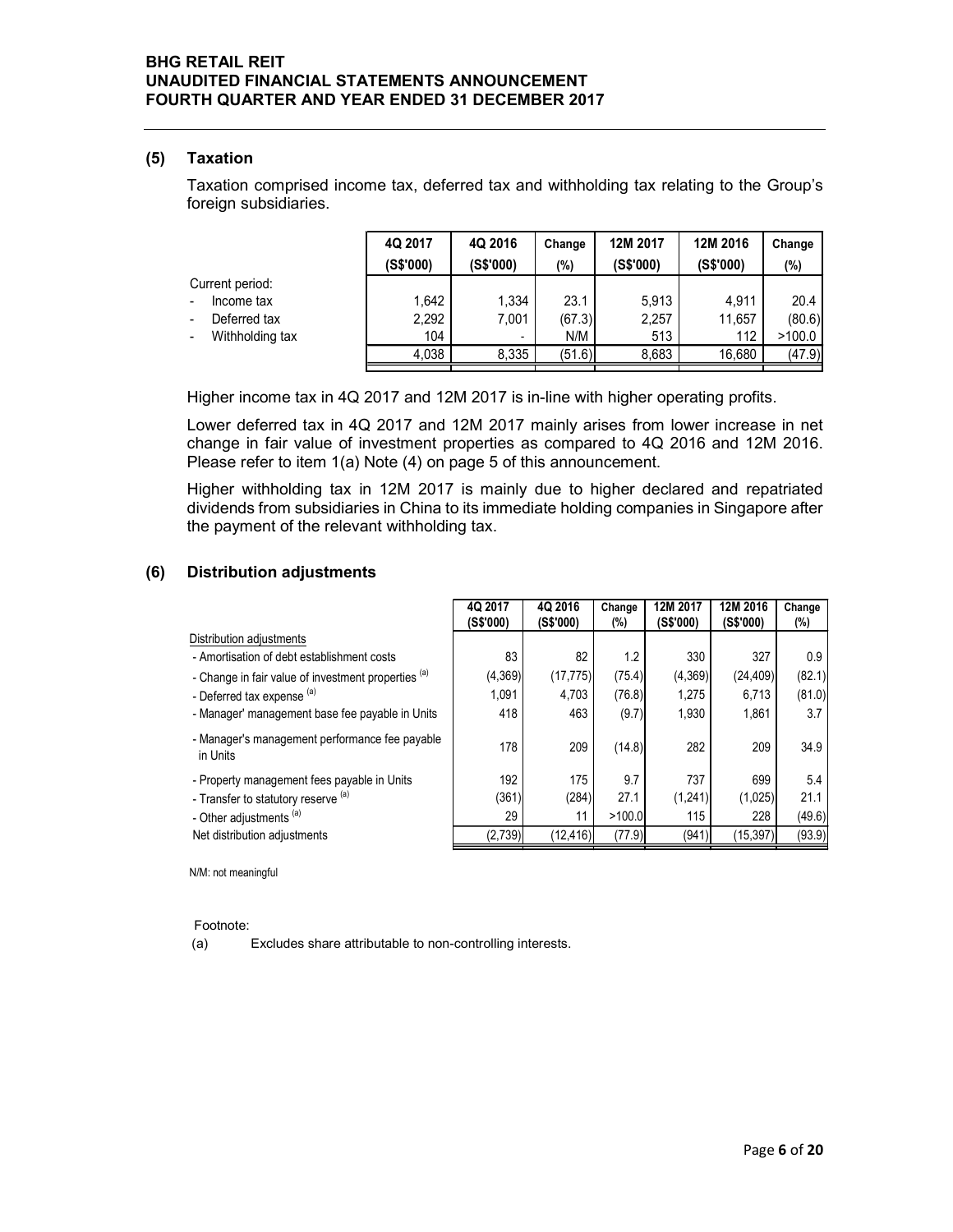### 1(b)(i) Statements of Financial Position

| <b>RETAIL REIT</b><br>DITED FINANCIAL STATEMENTS ANNOUNCEMENT<br>TH QUARTER AND YEAR ENDED 31 DECEMBER 2017<br><b>Statements of Financial Position</b><br><b>Non-current assets</b><br>Investment properties<br>Plant and equipment<br>Interest in subsidiaries<br>Trade and other receivables<br>Deferred tax assets | <b>Note</b> | Group<br>31 Dec 2017 (a) |                    |                          |                 |
|-----------------------------------------------------------------------------------------------------------------------------------------------------------------------------------------------------------------------------------------------------------------------------------------------------------------------|-------------|--------------------------|--------------------|--------------------------|-----------------|
|                                                                                                                                                                                                                                                                                                                       |             |                          |                    |                          |                 |
|                                                                                                                                                                                                                                                                                                                       |             |                          |                    |                          |                 |
|                                                                                                                                                                                                                                                                                                                       |             |                          |                    |                          |                 |
|                                                                                                                                                                                                                                                                                                                       |             |                          |                    |                          |                 |
|                                                                                                                                                                                                                                                                                                                       |             |                          |                    |                          |                 |
|                                                                                                                                                                                                                                                                                                                       |             |                          |                    |                          |                 |
|                                                                                                                                                                                                                                                                                                                       |             |                          |                    |                          |                 |
|                                                                                                                                                                                                                                                                                                                       |             |                          |                    |                          |                 |
|                                                                                                                                                                                                                                                                                                                       |             |                          |                    |                          |                 |
|                                                                                                                                                                                                                                                                                                                       |             |                          |                    |                          |                 |
|                                                                                                                                                                                                                                                                                                                       |             |                          |                    |                          |                 |
|                                                                                                                                                                                                                                                                                                                       |             |                          |                    |                          |                 |
|                                                                                                                                                                                                                                                                                                                       |             |                          |                    |                          |                 |
|                                                                                                                                                                                                                                                                                                                       |             |                          |                    |                          |                 |
|                                                                                                                                                                                                                                                                                                                       |             |                          |                    | <b>REIT</b>              |                 |
|                                                                                                                                                                                                                                                                                                                       |             |                          | 31 Dec 2016 (a)    | 31 Dec 2017 (a)          | 31 Dec 2016 (a) |
|                                                                                                                                                                                                                                                                                                                       |             |                          |                    |                          |                 |
|                                                                                                                                                                                                                                                                                                                       |             | S\$'000                  | <b>S\$'000</b>     | <b>S\$'000</b>           | S\$'000         |
|                                                                                                                                                                                                                                                                                                                       |             |                          |                    |                          |                 |
|                                                                                                                                                                                                                                                                                                                       | (1)         | 811,116                  | 810,692            |                          |                 |
|                                                                                                                                                                                                                                                                                                                       |             | 690                      | 733                |                          |                 |
|                                                                                                                                                                                                                                                                                                                       |             |                          |                    | 525,088                  | 526,707         |
|                                                                                                                                                                                                                                                                                                                       |             | 123                      | 46                 |                          |                 |
|                                                                                                                                                                                                                                                                                                                       |             | 22                       | 208                | $\overline{\phantom{a}}$ |                 |
|                                                                                                                                                                                                                                                                                                                       |             | 811,951                  | 811,679            | 525,088                  | 526,707         |
| <b>Current assets</b><br>Trade and other receivables                                                                                                                                                                                                                                                                  | (2)         | 4,160                    | 8,279              | 189                      | 1,290           |
| Cash and cash equivalents                                                                                                                                                                                                                                                                                             | (3)         | 72,081                   | 51,669             | 547                      | 382             |
|                                                                                                                                                                                                                                                                                                                       |             | 76,241                   | 59,948             | 736                      | 1,672           |
| <b>Total assets</b>                                                                                                                                                                                                                                                                                                   |             | 888,192                  | 871,627            | 525,824                  | 528,379         |
|                                                                                                                                                                                                                                                                                                                       |             |                          |                    |                          |                 |
| <b>Non-current liabilities</b>                                                                                                                                                                                                                                                                                        |             |                          |                    |                          |                 |
| Loans and borrowings                                                                                                                                                                                                                                                                                                  | (4)         | 215,500                  | 140,442            | 147,690                  | 70,657          |
| Trade and other payables                                                                                                                                                                                                                                                                                              |             | 1,843                    | 1,869              |                          |                 |
| Security deposits                                                                                                                                                                                                                                                                                                     |             | 4,461                    | 6,693              | $\overline{\phantom{a}}$ |                 |
| Deferred tax liabilities                                                                                                                                                                                                                                                                                              |             | 24,404                   | 22,564             |                          |                 |
|                                                                                                                                                                                                                                                                                                                       |             | 246,208                  | 171,568            | 147,690                  | 70,657          |
| <b>Current liabilities</b><br>Loans and borrowings                                                                                                                                                                                                                                                                    |             | 25,972                   | 90,020             | 24,760                   | 88,800          |
| Trade and other payables                                                                                                                                                                                                                                                                                              | (4)         | 19,401                   | 19,169             | 1,334                    | 1,138           |
| Security deposits                                                                                                                                                                                                                                                                                                     |             | 11,730                   | 7,991              |                          |                 |
| Current tax payable                                                                                                                                                                                                                                                                                                   |             | 1,832                    | 1,493              |                          |                 |
|                                                                                                                                                                                                                                                                                                                       |             | 58,935                   | 118,673            | 26,094                   | 89,938          |
| <b>Total liabilities</b>                                                                                                                                                                                                                                                                                              |             | 305,143                  | 290,241            | 173,784                  | 160,595         |
| <b>Net assets</b>                                                                                                                                                                                                                                                                                                     |             | 583,049                  | 581,386            | 352,040                  | 367,784         |
|                                                                                                                                                                                                                                                                                                                       |             |                          |                    |                          |                 |
| Represented by:                                                                                                                                                                                                                                                                                                       |             |                          |                    |                          |                 |
| Unitholders' funds<br>Non-controlling interests ("NCI")                                                                                                                                                                                                                                                               |             | 416,454<br>166,595       | 421,177<br>160,209 | 352,040                  | 367,784         |
|                                                                                                                                                                                                                                                                                                                       |             | 583,049                  | 581,386            | 352,040                  | 367,784         |
|                                                                                                                                                                                                                                                                                                                       |             |                          |                    |                          |                 |
| Footnotes:                                                                                                                                                                                                                                                                                                            |             |                          |                    |                          |                 |
| The results of the Group's foreign subsidiaries were translated using the closing SGD: CNY rate of 1:<br>(a)                                                                                                                                                                                                          |             |                          |                    |                          |                 |

#### Notes to Statements of Financial Position:

- (1) Increase in investment properties is mainly due to the net change in fair value and translation difference.
- (2) Decrease in trade and other receivables is mainly due to refund of deposits and collection from receivables.
- (3) Cash and cash equivalents include non-restricted and restricted cash. The Group has restricted cash amounting to S\$28.7 million and S\$13.3 million as at 31 December 2017 and 31 December 2016, respectively, which is used to secure bank facilities.
- (4) Loans and borrowings are measured at amortised cost. The REIT has refinanced part of its S\$148 million facility (S\$77.0 million) due in December 2017.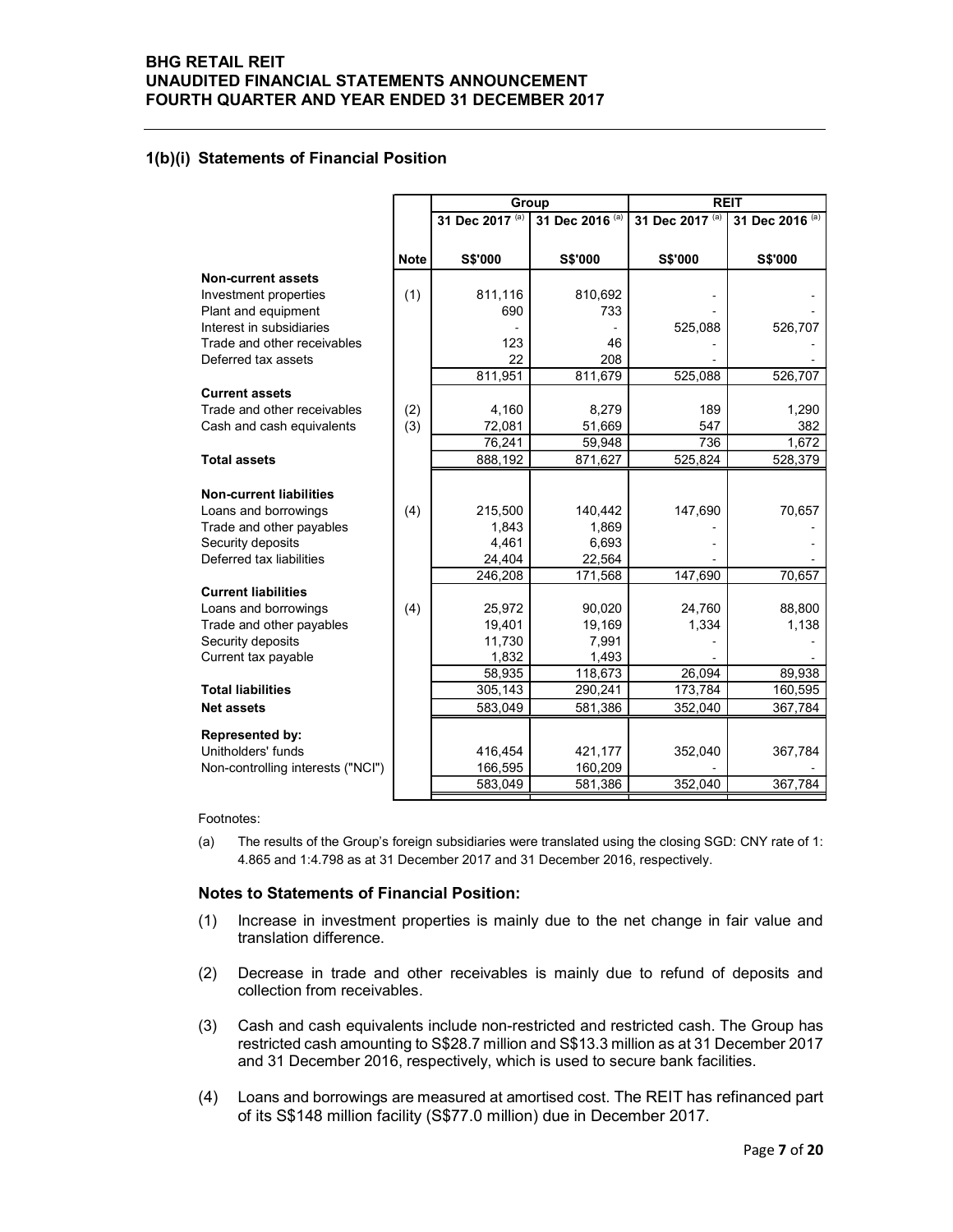## 1 (b)(ii) Aggregate Amount of Borrowings and Debt Securities for the Group

| <b>TAIL REIT</b>                                                                   |                              |                                         |
|------------------------------------------------------------------------------------|------------------------------|-----------------------------------------|
| TED FINANCIAL STATEMENTS ANNOUNCEMENT<br>I QUARTER AND YEAR ENDED 31 DECEMBER 2017 |                              |                                         |
|                                                                                    |                              |                                         |
|                                                                                    |                              |                                         |
|                                                                                    |                              |                                         |
| Aggregate Amount of Borrowings and Debt Securities for the Group                   |                              |                                         |
|                                                                                    | 31 Dec 2017 (a)<br>(S\$'000) | 31 Dec 2016 <sup>(a)</sup><br>(S\$'000) |
| Secured borrowings                                                                 |                              |                                         |
| - Amount repayable within one year                                                 | 26,015                       | 90,050                                  |
| - Amount repayable after one year                                                  | 216,222                      | 141,441                                 |
| - Less: Debt establishment costs (b)                                               | (765)                        | (1,029)                                 |
| Total secured borrowings                                                           | 241,472                      | 230,462                                 |
| Unsecured borrowings<br>Total borrowings                                           | 241,472                      | 230,462                                 |

Footnotes:

- (a) The balances of the Group's foreign subsidiaries are translated using the closing SGD: CNY rate of 1:4.865 and 1:4.798 as at 31 December 2017 and 31 December 2016, respectively.
- (b) Debt establishment costs are amortised over the tenure of the respective loan facilities.

### Details of any collaterals

The Group has put in place two onshore secured borrowing facilities of RMB 280 million and RMB 71 million, and an offshore secured borrowing facility of S\$148 million. As at 31 December 2017, the RMB 280 million facility and S\$148 million facility were fully drawn down, while RMB 70 million was drawn down from the RMB 71 million onshore facility. The REIT has refinanced part of its S\$148 million facility due in December 2017. During 2017, the Group had repaid RMB 3.0 million of each of the onshore facilities, in accordance with the facility agreements.

The onshore facilities are collectively secured by a legal mortgage over the Group's investment properties, and a pledge over the receivables of the five subsidiaries in China.

The offshore facility is secured by way of a charge on 100% of the REIT's shareholding in the Singapore holding companies, an equity pledge on Petra 1 (China) Mall Pte. Ltd.'s 60% equity interest in Beijing Hualian Wanmao Shopping Mall Management Co., Ltd., and equity pledges on the remaining four Singapore holding companies' 100% equity interest in the respective subsidiaries in China.

In addition to the above facilities, the REIT has obtained and drew down from other bank facilities an amount totalling S\$24.8 million in 2017. The facilities were obtained mainly for the purpose of financing the payment of distribution, and interest payment of the borrowings. The credit facilities are secured by the restricted cash from the five subsidiaries in China.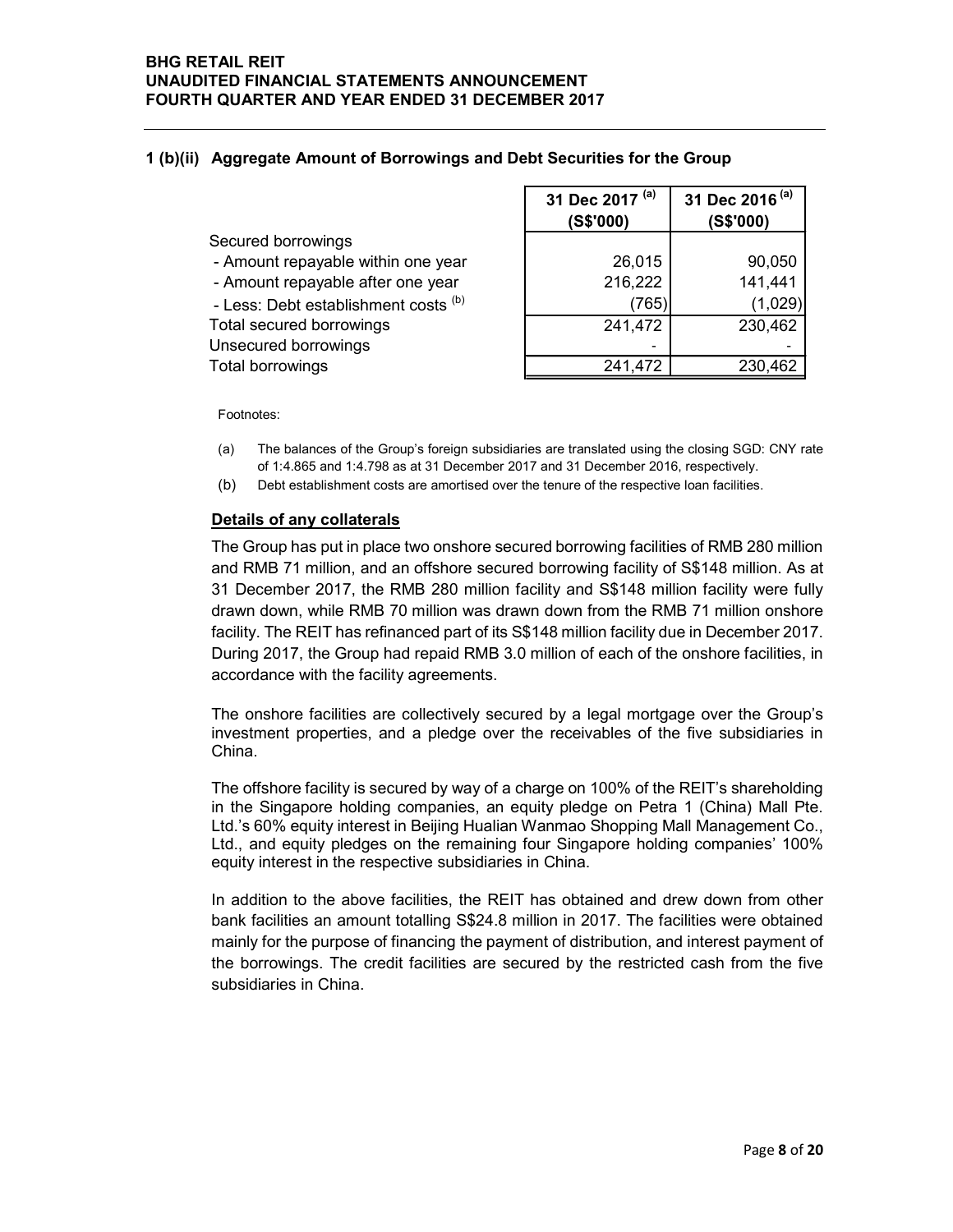### 1 (c) Consolidated Statement of Cash Flows

| RETAIL REIT<br>DITED FINANCIAL STATEMENTS ANNOUNCEMENT<br>TH QUARTER AND YEAR ENDED 31 DECEMBER 2017<br><b>Consolidated Statement of Cash Flows</b> |             |                |                        |                       |                         |
|-----------------------------------------------------------------------------------------------------------------------------------------------------|-------------|----------------|------------------------|-----------------------|-------------------------|
|                                                                                                                                                     |             |                |                        |                       |                         |
|                                                                                                                                                     |             |                |                        |                       |                         |
|                                                                                                                                                     |             |                |                        |                       |                         |
|                                                                                                                                                     |             |                |                        |                       |                         |
|                                                                                                                                                     |             |                |                        |                       |                         |
|                                                                                                                                                     |             |                |                        |                       |                         |
|                                                                                                                                                     |             |                |                        |                       |                         |
|                                                                                                                                                     |             |                |                        |                       |                         |
|                                                                                                                                                     |             |                |                        |                       |                         |
|                                                                                                                                                     |             |                |                        |                       |                         |
|                                                                                                                                                     |             |                |                        |                       |                         |
|                                                                                                                                                     |             | 4Q 2017        | 4Q 2016 <sup>(a)</sup> | 12M 2017              | 12M 2016 <sup>(a)</sup> |
|                                                                                                                                                     | <b>Note</b> | (S\$'000)      | (S\$'000)              | (S\$'000)             | (S\$'000)               |
| <b>Operating activities</b>                                                                                                                         |             |                |                        |                       |                         |
| Total return for the period<br>Adjustments for:                                                                                                     |             | 12,578         | 25,210                 | 31,473                | 52,907                  |
| Manager's management fee payable in Units                                                                                                           |             | 596            | 672                    | 2,212                 | 2,070                   |
| Property management fees payable in Units                                                                                                           |             | 192            | 175                    | 737                   | 699                     |
| Finance income                                                                                                                                      |             | (323)          | (366)                  | (720)                 | (416)                   |
| Finance cost                                                                                                                                        |             | 2,354          | 2,110                  | 8,952<br>2            | 8,824                   |
| Loss on disposal of plant and equipment<br>Depreciation                                                                                             |             | 34             | 39                     | 135                   | 225                     |
| Change in fair value of investment properties                                                                                                       |             | (8, 298)       | (25,940)               | (8, 298)              | (40, 646)               |
| Foreign exchange (gain)/loss - unrealized                                                                                                           |             |                | (20)                   | 1                     | 65                      |
| Taxation                                                                                                                                            |             | 4,038          | 8,335                  | 8,683                 | 16,680                  |
| Operating income before working capital changes                                                                                                     |             | 11,171         | 10,215                 | 43,177                | 40,408                  |
| Changes in working capital:                                                                                                                         |             |                |                        |                       |                         |
| Trade and other receivables<br>Trade and other payables                                                                                             |             | (251)<br>3,844 | (350)<br>4,488         | 4,002<br>(2, 322)     | (1,759)<br>3,732        |
| Cash generated from operating activities                                                                                                            |             | 14,764         | 14,353                 | 44,857                | 42,381                  |
| Tax paid                                                                                                                                            |             | (1, 368)       | (1,083)                | (5, 555)              | (5, 494)                |
| Net cash from operating activities                                                                                                                  |             | 13,396         | 13,270                 | 39,302                | 36,887                  |
| <b>Investing activities</b>                                                                                                                         |             |                |                        |                       |                         |
| Capital expenditure on investment properties                                                                                                        |             | (1,022)        | (452)                  | (3, 213)              | (6,037)                 |
| Purchase of plant and equipment                                                                                                                     |             | (9)            | (82)                   | (105)                 | (125)                   |
| Interest received                                                                                                                                   |             | 323            | 370                    | 720                   | 417                     |
| Net cash used in investing activities                                                                                                               |             | (708)          | (164)                  | (2, 598)              | (5, 745)                |
| <b>Financing activities</b>                                                                                                                         |             |                |                        |                       |                         |
| Distribution to unitholders<br>Increase in restricted cash                                                                                          |             | (3,850)        | (2, 263)               | (19,029)<br>(15, 433) | (9,884)<br>(13, 296)    |
| Interest paid                                                                                                                                       |             | (3,290)        | (5, 877)               | (8, 345)              | (8, 216)                |
| Proceeds from borrowings                                                                                                                            | (1)         | 3,500          | 1,800                  | 24,760                | 43,800                  |
| Repayment of borrowings                                                                                                                             | (2)         | (2, 413)       | (610)                  | (13,026)              | (34, 442)               |
| Payment of transaction costs related to loans and<br>borrowings                                                                                     |             | (77)           |                        | (77)                  | (1, 394)                |
|                                                                                                                                                     |             | (6, 130)       | (6, 950)               | (31, 150)             | (23, 432)               |
|                                                                                                                                                     |             | 6,558          | 6,156                  | 5,554                 | 7,710                   |
|                                                                                                                                                     |             |                | 31,400                 | 38,373                |                         |
| Net cash used in financing activities<br>Net increase in cash and cash equivalents                                                                  |             |                |                        |                       |                         |
| Cash and cash equivalents at beginning of the period                                                                                                |             | 36,631         |                        |                       | 32,540                  |
| Effect of exchange rate fluctuations on cash held<br>Cash and cash equivalents at end of the period                                                 | (3)         | 163<br>43,352  | 817<br>38,373          | (575)<br>43,352       | (1, 877)<br>38,373      |

#### Footnotes: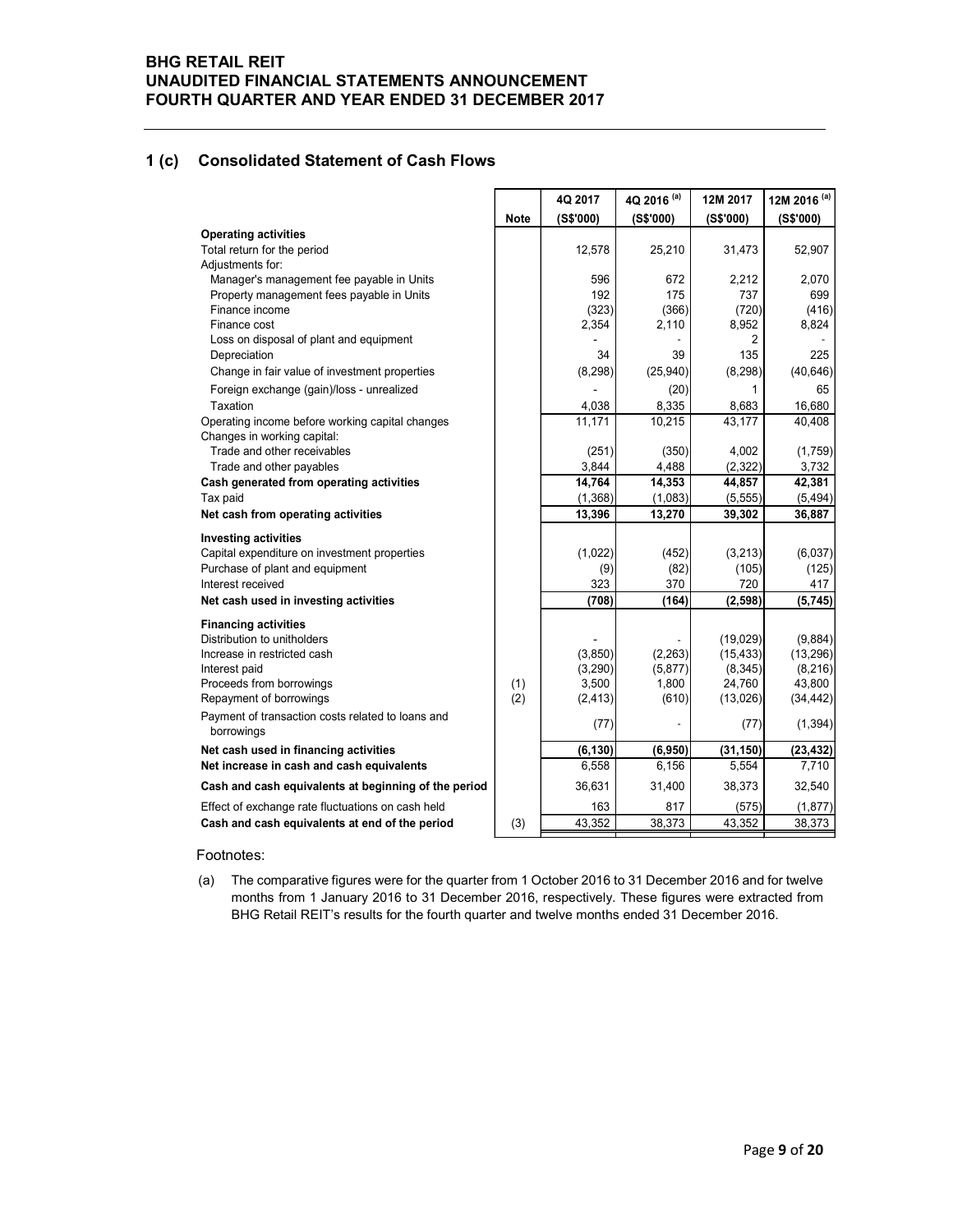### Notes to Consolidated Statement of Cash Flows:

- (1) The REIT has drawdown S\$3.5 million and S\$1.8 million in 4Q 2017 and 4Q 2016 to fund interest payments on borrowings. On a full year basis, the REIT has drawdown S\$24.8 million in 2017 to fund 1H 2017 distribution and fund interest payments of borrowings. Proceed from borrowings of S\$43.8 million in 12M 2016 was drew down for repayment of the loan of S\$33.2 million in one of the subsidiaries in PRC and for 1H 2016 distribution and fund interest payments of borrowings. million in 4Q 2017 and 4Q 2016<br>
full year basis, the REIT has<br>
distribution and fund interest<br>
of S\$43.8 million in 12M 2016<br>
5\$33.2 million in one of the<br>
and fund interest payments of<br>
D.6 million in 4Q 2017 and 4Q<br>
s a The REIT has drawdown S53.5 smillion and S51,8 million in 4Q 2017 and 4Q 2016<br>
of fund checks bare and convings. On a full year basis, the REIT has<br>
drawdown S524.8 million in 2017 to fund 1H 2017 distribution and fund in
- (2) Repayment of borrowings of S\$2.4 million and S\$0.6 million in 4Q 2017 and 4Q 2016 are mainly for the settlement of credit facilities and to repay onshore facility in accordance with the facility agreement. Repayment of borrowings of S\$13.0 million in 12M 2017 are mainly for the settlement of credit facilities due and the repayment of borrowings of S\$34.4 million in 12M 2016 are mainly to repay the loan in one of the subsidiaries in PRC.
- (3) For purpose of the Consolidated Statement of Cash Flows, the cash and cash equivalents comprised the following:

| Bank and cash balances                            |
|---------------------------------------------------|
| Less: Restricted cash                             |
| Cash and cash equivalents of cash flows statement |

| 31 Dec 2017<br>(S\$'000) | 31 Dec 2016<br>(S\$'000) |
|--------------------------|--------------------------|
| 72,081                   | 51,669                   |
| (28, 729)                | (13, 296)                |
| 43.352                   | 38.373                   |
|                          |                          |

Restricted cash relates to cash balances which are used to secure bank facilities.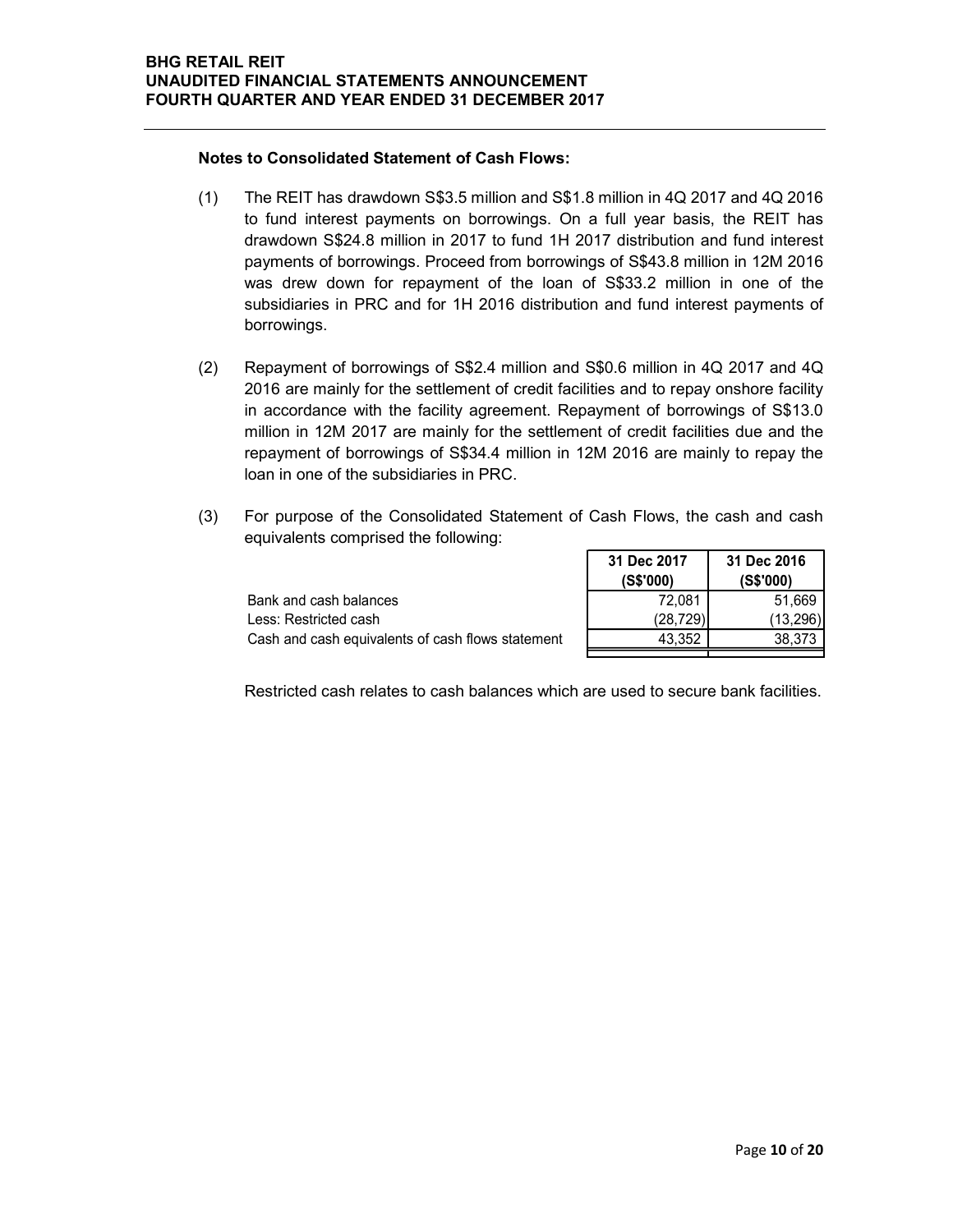### 1 (d)(i) Statements of Changes in Unitholders' Funds

| <b>Statements of Changes in Unitholders' Funds</b>                                                   |                      |                          |                       |                                      |  |  |  |
|------------------------------------------------------------------------------------------------------|----------------------|--------------------------|-----------------------|--------------------------------------|--|--|--|
|                                                                                                      | Group                |                          |                       |                                      |  |  |  |
|                                                                                                      | 4Q 2017<br>(S\$'000) | 4Q 2016 (a)<br>(S\$'000) | 12M 2017<br>(S\$'000) | 12M 2016 <sup>(a)</sup><br>(S\$'000) |  |  |  |
| Unitholders' funds as at beginning of the period                                                     | 412,564              | 395,287                  | 421,177               | 404,611                              |  |  |  |
| Change in Unitholders' funds resulting from<br>operations before distribution                        | 7,618                | 17,045                   | 20,942                | 34,001                               |  |  |  |
| Transfer to statutory reserve                                                                        | (361)                | (284)                    | (1,241)               | (1,025)                              |  |  |  |
| Net increase in net assets resulting from operations                                                 | 419,821              | 412,048                  | 440,878               | 437,587                              |  |  |  |
| <b>Unitholders' transactions</b><br>Issue of new Units                                               |                      |                          |                       |                                      |  |  |  |
| - Manager's management fee paid/payable in Units<br>- Property management fees paid/payable in Units | 596<br>192           | 672<br>175               | 2,212<br>737          | 2,070<br>699                         |  |  |  |
| Issue expenses                                                                                       | $\blacksquare$       | $\blacksquare$           |                       | 1,378                                |  |  |  |
| Distribution to Unitholders                                                                          | $\sim$               | $\overline{a}$           | (19,029)              | (9,884)                              |  |  |  |
| Net decrease in net assets resulting from<br><b>Unitholders' transactions</b>                        | 788                  | 847                      | (16,080)              | (5,737)                              |  |  |  |
| Movement in foreign currency translation reserve                                                     | (4, 516)             | 7,998                    | (9,585)               | (11, 698)                            |  |  |  |
| Movement in statutory reserve                                                                        | 361                  | 284                      | 1,241                 | 1,025                                |  |  |  |
| Total Unitholders' funds as at end of the period                                                     | 416,454              | 421,177                  | 416,454               | 421,177                              |  |  |  |

#### Footnote:

(a) The comparative figures were for the quarter from 1 October 2016 to 31 December 2016 and for twelve months from 1 January 2016 to 31 December 2016, respectively. These figures were extracted from BHG Retail REIT's results for the fourth quarter and twelve months ended 31 December 2016.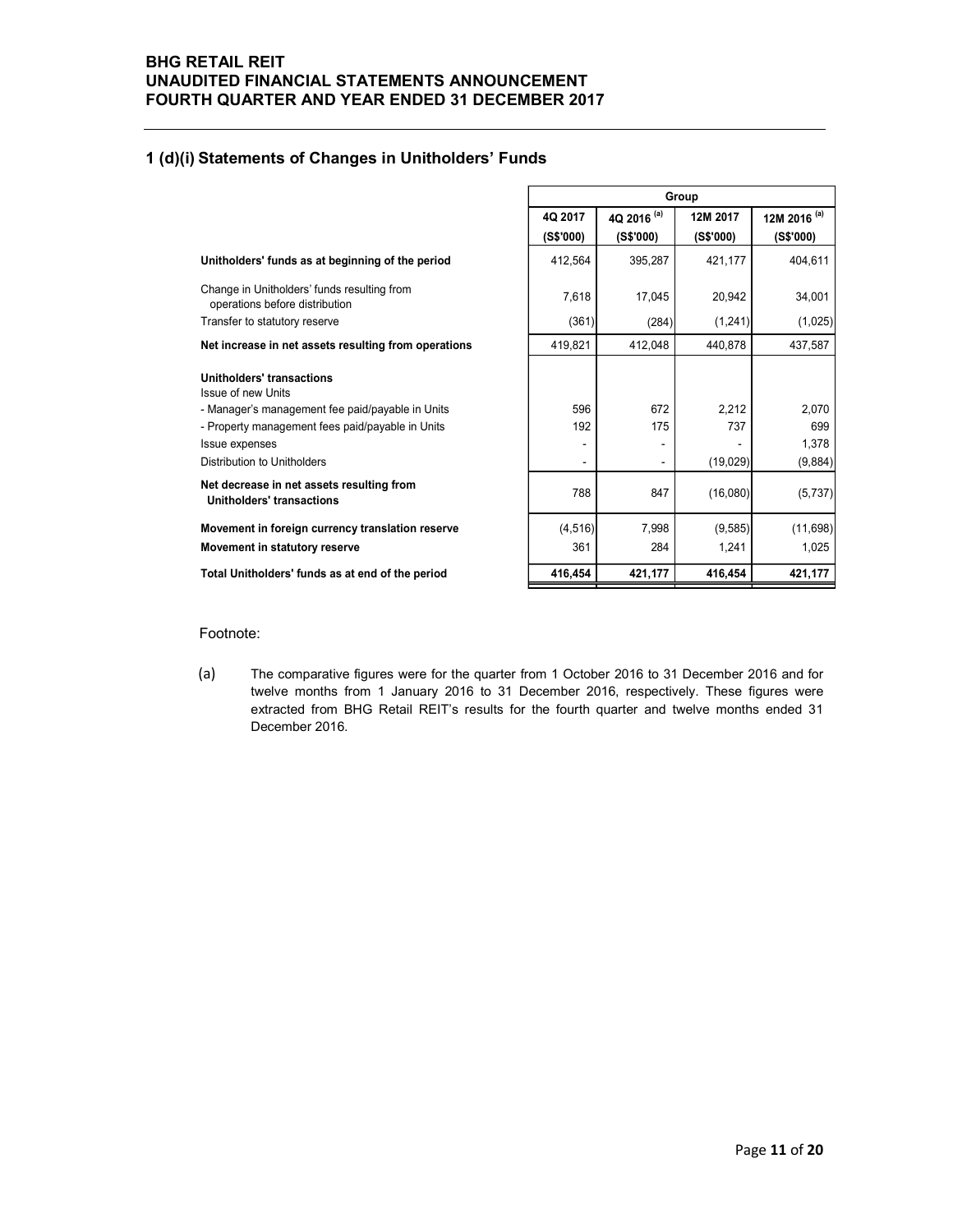# 1 (d)(i) Statements of Changes in Unitholders' Funds

| <b>RETAIL REIT</b>                                                                                    |                      |                                     |                       |                           |
|-------------------------------------------------------------------------------------------------------|----------------------|-------------------------------------|-----------------------|---------------------------|
| <b>JDITED FINANCIAL STATEMENTS ANNOUNCEMENT</b><br><b>RTH QUARTER AND YEAR ENDED 31 DECEMBER 2017</b> |                      |                                     |                       |                           |
| i) Statements of Changes in Unitholders' Funds                                                        |                      |                                     |                       |                           |
|                                                                                                       |                      | <b>REIT</b>                         |                       |                           |
|                                                                                                       | 4Q 2017<br>(S\$'000) | 4Q 2016 <sup>(a)</sup><br>(S\$'000) | 12M 2017<br>(S\$'000) | 12M 2016 (a)<br>(S\$'000) |
| Unitholders' funds as at beginning of the period                                                      | 353,362              | 369,031                             | 367,784               | 380,909                   |
| Change in Unitholders' funds resulting from<br>operations before distribution                         | (2, 110)             | (2,094)                             | 336                   | (7, 388)                  |
| Net increase in net assets resulting from operations                                                  | 351,252              | 366,937                             | 368,120               | 373,521                   |
| <b>Unitholders' transactions</b><br>Issue of new Units                                                |                      |                                     |                       |                           |
| - Manager's management fee paid/payable in Units                                                      | 596                  | 672                                 | 2,212                 | 2,070                     |
| - Property management fees paid/payable in Units<br>Issue expenses                                    | 192                  | 175                                 | 737                   | 699<br>1,378              |
| <b>Distribution to Unitholders</b>                                                                    |                      |                                     | (19,029)              | (9,884)                   |
| Net decrease in net assets resulting from<br><b>Unitholders' transactions</b>                         | 788                  | 847                                 | (16,080)              | (5,737)                   |
|                                                                                                       | 352,040              | 367,784                             | 352,040               | 367,784                   |

#### Footnote:

(a) The comparative figures were for the quarter from 1 October 2016 to 31 December 2016 and for nine months from 1 January 2016 to 31 December 2016, respectively. These figures were extracted from BHG Retail REIT's results for the fourth quarter and twelve months ended 31 December 2016.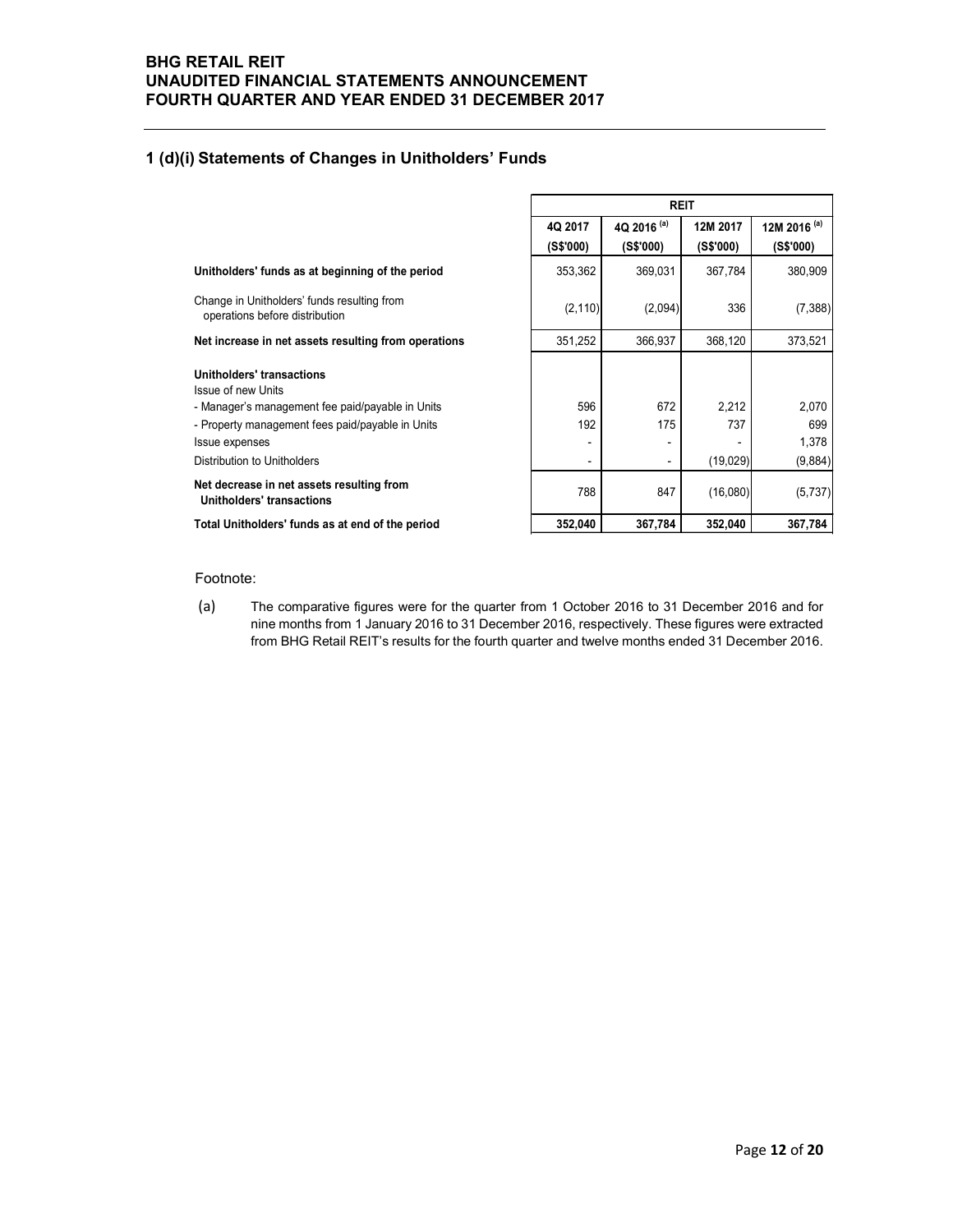### 1 (d)(ii) Details of Any Changes in Units

| <b>TAIL REIT</b>                                                                                                                                                                                                                                    |                |                |                  |                |
|-----------------------------------------------------------------------------------------------------------------------------------------------------------------------------------------------------------------------------------------------------|----------------|----------------|------------------|----------------|
| TED FINANCIAL STATEMENTS ANNOUNCEMENT                                                                                                                                                                                                               |                |                |                  |                |
| I QUARTER AND YEAR ENDED 31 DECEMBER 2017                                                                                                                                                                                                           |                |                |                  |                |
|                                                                                                                                                                                                                                                     |                |                |                  |                |
| Details of Any Changes in Units                                                                                                                                                                                                                     |                |                |                  |                |
|                                                                                                                                                                                                                                                     |                |                |                  |                |
|                                                                                                                                                                                                                                                     | 4Q 2017        | 4Q 2016        | 12M 2017         | 12M 2016       |
|                                                                                                                                                                                                                                                     | (000)          | (000)          | (000)            | (000)          |
|                                                                                                                                                                                                                                                     |                |                |                  |                |
|                                                                                                                                                                                                                                                     |                |                |                  |                |
| <b>REIT</b><br>Units in issue:                                                                                                                                                                                                                      |                |                |                  |                |
| As at beginning of period                                                                                                                                                                                                                           | 498,780        | 494,634        | 495,560          | 492,827        |
| Issue of new units relating to:                                                                                                                                                                                                                     |                |                |                  |                |
| - Manager's management fee payable in Units                                                                                                                                                                                                         | 699            | 670            | 3,149            | 1,988          |
| - Property manager's fee payable in Units<br>Issued units as at end of period                                                                                                                                                                       | 258<br>499,737 | 256<br>495,560 | 1,028<br>499,737 | 745<br>495,560 |
|                                                                                                                                                                                                                                                     |                |                |                  |                |
| Units to be issued:                                                                                                                                                                                                                                 |                |                |                  |                |
|                                                                                                                                                                                                                                                     | 561            | 720            | 561              | 720            |
|                                                                                                                                                                                                                                                     | 378            | 326            | 378              | 326            |
|                                                                                                                                                                                                                                                     | 258            | 271            | 258              | 271            |
|                                                                                                                                                                                                                                                     | 1,197          | 1,317          | 1,197            | 1,317          |
| Manager's management base fee payable in Units<br>Manager's management performance fee payable in Units<br>Property manager's fee payable in Units<br>To be issued units as at end of period<br>Total issued and issuable units as at end of period | 500,934        | 496,877        | 500,934          | 496,877        |

### 2 Whether the figures have been audited or reviewed, and in accordance with which auditing standard or practice

The figures have not been audited or reviewed by our auditors.

### 3 Where the figures have been audited or reviewed, the auditors' report (including any qualifications or emphasis of matter)

Not applicable.

### 4 Whether the same accounting policies and methods of computation as in the issuer's most recently audited annual financial statements have been applied

The accounting policies and methods of computation adopted in the preparation of the financial statements for the current report period are consistent with those stated in the audited financial statements for the financial year ended 31 December 2016, except for the adoption of revised Financial Accounting Standards ("FRS") (including its consequential amendments) and interpretations effective for the financial period beginning 1 Jan 2017 as follows:

| FRS <sub>7</sub> | <b>Statement of Cash Flows</b> |
|------------------|--------------------------------|
| <b>FRS 12</b>    | Income Taxes                   |

5 If there are any changes in the accounting policies and methods of computation, including any required by an accounting standard, what has changed, as well as the reasons for, and the effect of, the change

Nil.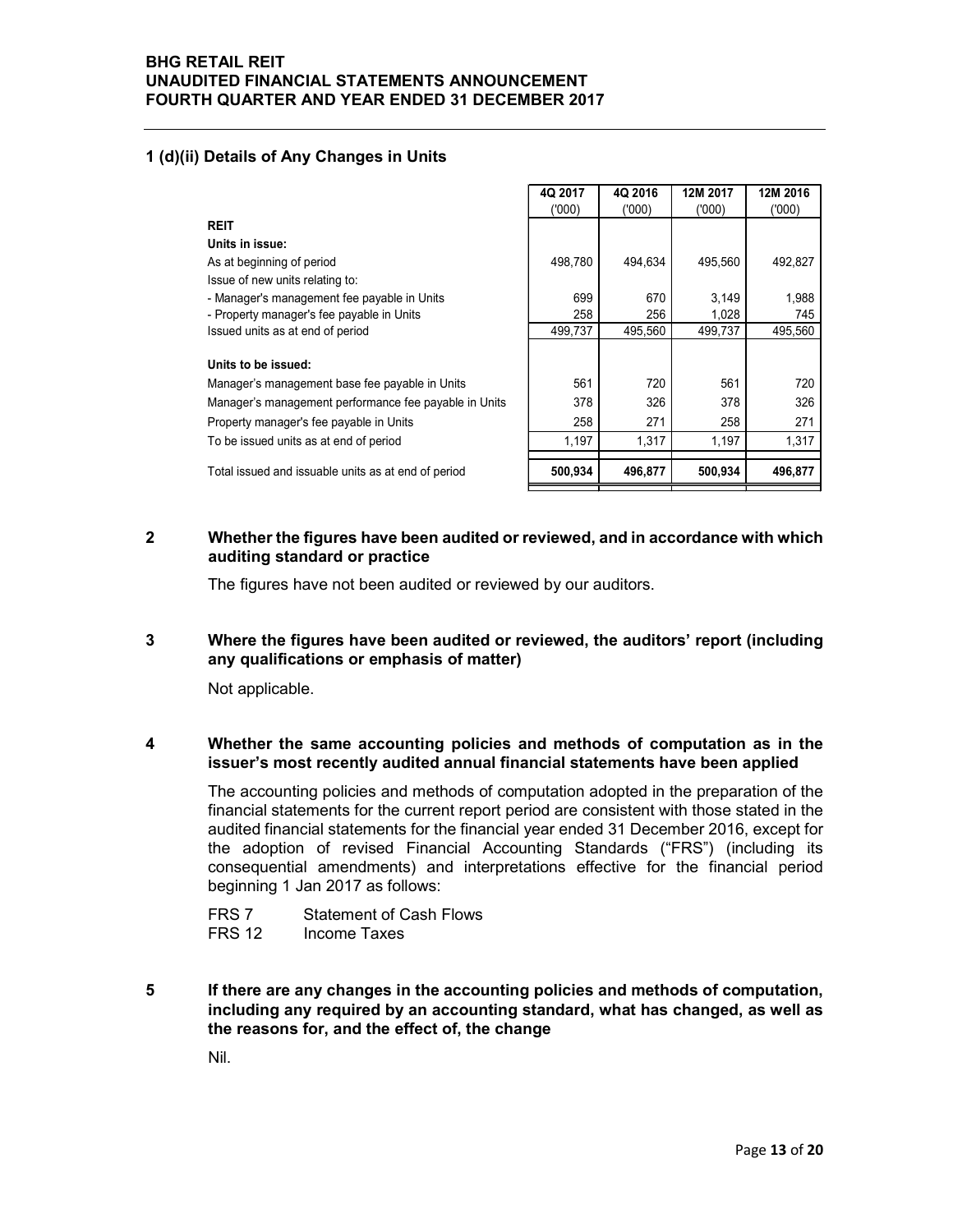## 6 Earnings per Unit and Distribution per Unit

| <b>ETAIL REIT</b>                                   |         |         |          |                            |
|-----------------------------------------------------|---------|---------|----------|----------------------------|
|                                                     |         |         |          |                            |
|                                                     |         |         |          |                            |
|                                                     |         |         |          |                            |
|                                                     |         |         |          |                            |
|                                                     |         |         |          |                            |
|                                                     |         |         |          |                            |
| DITED FINANCIAL STATEMENTS ANNOUNCEMENT             |         |         |          |                            |
| TH QUARTER AND YEAR ENDED 31 DECEMBER 2017          |         |         |          |                            |
|                                                     |         |         |          |                            |
| Earnings per Unit and Distribution per Unit         |         |         |          |                            |
|                                                     |         |         |          |                            |
|                                                     |         |         |          |                            |
|                                                     | 4Q 2017 | 4Q 2016 | 12M 2017 | 12M 2016                   |
| Weighted average number of units ('000)             |         |         |          |                            |
| Basic                                               | 499,750 | 495,602 | 498,331  |                            |
| Diluted                                             | 500,934 | 496,877 | 500,934  |                            |
| Earnings per unit ("EPU") <sup>(a)(b)</sup> (cents) |         |         |          |                            |
| Basic                                               | 1.52    | 3.44    | 4.20     | 494,079<br>496,877<br>6.88 |
| <b>Diluted</b>                                      | 1.51    | 3.43    | 4.18     |                            |
| Number of Units entitled to distribution ('000)     | 365,434 | 349,060 | 365,434  | 6.84<br>349,060            |

- (a) EPU is calculated based on total return after taxation and non-controlling interests.
- (b) Higher EPU in 12M 2016 was due mainly to higher full year valuation. Please refer to item 1(a) Note 4 on page 5 of this announcement.
- (c) The computation of the DPU is based on the number of Units entitled to distribution of 365,434,000, 349,060,000, 365,434,000 and 349,060,000 in 4Q 2017, 4Q 2016, 12M 2017 and 12M 2016, respectively. The Units entitled to distribution have excluded strategic investor's Units of 135,500,000, 147,818,000, 135,500,000 and 147,818,000 in 4Q 2017, 4Q 2016, 12M 2017 and 12M 2016 respectively, in accordance with the Distribution Waiver provided by our strategic investor.

# 7 Net Asset Value ("NAV") per Unit

| Earnings per unit ("EPU") <sup>(a)(b)</sup> (cents)                                                                                                                                                                                                                                                                                                                                                                                                                                                                                |             |                                                 |                                 |                                                                                                                                     |
|------------------------------------------------------------------------------------------------------------------------------------------------------------------------------------------------------------------------------------------------------------------------------------------------------------------------------------------------------------------------------------------------------------------------------------------------------------------------------------------------------------------------------------|-------------|-------------------------------------------------|---------------------------------|-------------------------------------------------------------------------------------------------------------------------------------|
| Basic                                                                                                                                                                                                                                                                                                                                                                                                                                                                                                                              |             |                                                 | 4.20                            | 6.88                                                                                                                                |
| <b>Diluted</b>                                                                                                                                                                                                                                                                                                                                                                                                                                                                                                                     |             |                                                 | 4.18                            | 6.84                                                                                                                                |
|                                                                                                                                                                                                                                                                                                                                                                                                                                                                                                                                    |             |                                                 |                                 | 349,060                                                                                                                             |
| Distribution per unit ("DPU") <sup>(c)</sup> (cents)                                                                                                                                                                                                                                                                                                                                                                                                                                                                               |             |                                                 | 5.47                            | 5.32                                                                                                                                |
|                                                                                                                                                                                                                                                                                                                                                                                                                                                                                                                                    |             |                                                 |                                 |                                                                                                                                     |
|                                                                                                                                                                                                                                                                                                                                                                                                                                                                                                                                    |             |                                                 |                                 |                                                                                                                                     |
|                                                                                                                                                                                                                                                                                                                                                                                                                                                                                                                                    |             |                                                 |                                 |                                                                                                                                     |
| Higher EPU in 12M 2016 was due mainly to higher full year valuation. Please refer to item 1(a) Note 4                                                                                                                                                                                                                                                                                                                                                                                                                              |             |                                                 |                                 |                                                                                                                                     |
| on page 5 of this announcement.<br>The computation of the DPU is based on the number of Units entitled to distribution of 365,434,000,<br>349,060,000, 365,434,000 and 349,060,000 in 4Q 2017, 4Q 2016, 12M 2017 and 12M 2016,<br>respectively. The Units entitled to distribution have excluded strategic investor's Units of 135,500,000,<br>147,818,000, 135,500,000 and 147,818,000 in 4Q 2017, 4Q 2016, 12M 2017 and 12M 2016<br>respectively, in accordance with the Distribution Waiver provided by our strategic investor. |             |                                                 |                                 |                                                                                                                                     |
| <b>Net Asset Value ("NAV") per Unit</b>                                                                                                                                                                                                                                                                                                                                                                                                                                                                                            |             |                                                 |                                 |                                                                                                                                     |
|                                                                                                                                                                                                                                                                                                                                                                                                                                                                                                                                    | Group       |                                                 | <b>REIT</b>                     |                                                                                                                                     |
|                                                                                                                                                                                                                                                                                                                                                                                                                                                                                                                                    | 31 Dec 2017 | 31 Dec 2016                                     | 31 Dec 2017                     | 31 Dec 2016                                                                                                                         |
|                                                                                                                                                                                                                                                                                                                                                                                                                                                                                                                                    |             |                                                 |                                 |                                                                                                                                     |
| Number of Units in issue and to be issued at<br>end of period ('000)                                                                                                                                                                                                                                                                                                                                                                                                                                                               | 500,934     | 496,877                                         | 500,934                         | 496,877                                                                                                                             |
|                                                                                                                                                                                                                                                                                                                                                                                                                                                                                                                                    | Footnotes:  | Number of Units entitled to distribution ('000) | 1.52<br>1.51<br>365,434<br>1.32 | 3.44<br>3.43<br>365,434<br>349,060<br>1.31<br>EPU is calculated based on total return after taxation and non-controlling interests. |

#### Footnote:

(a) The NAV per unit is computed based on the Units in issue and to be issued of 500,934,000 and 496,877,000 as at 31 December 2017 and 31 December 2016, respectively.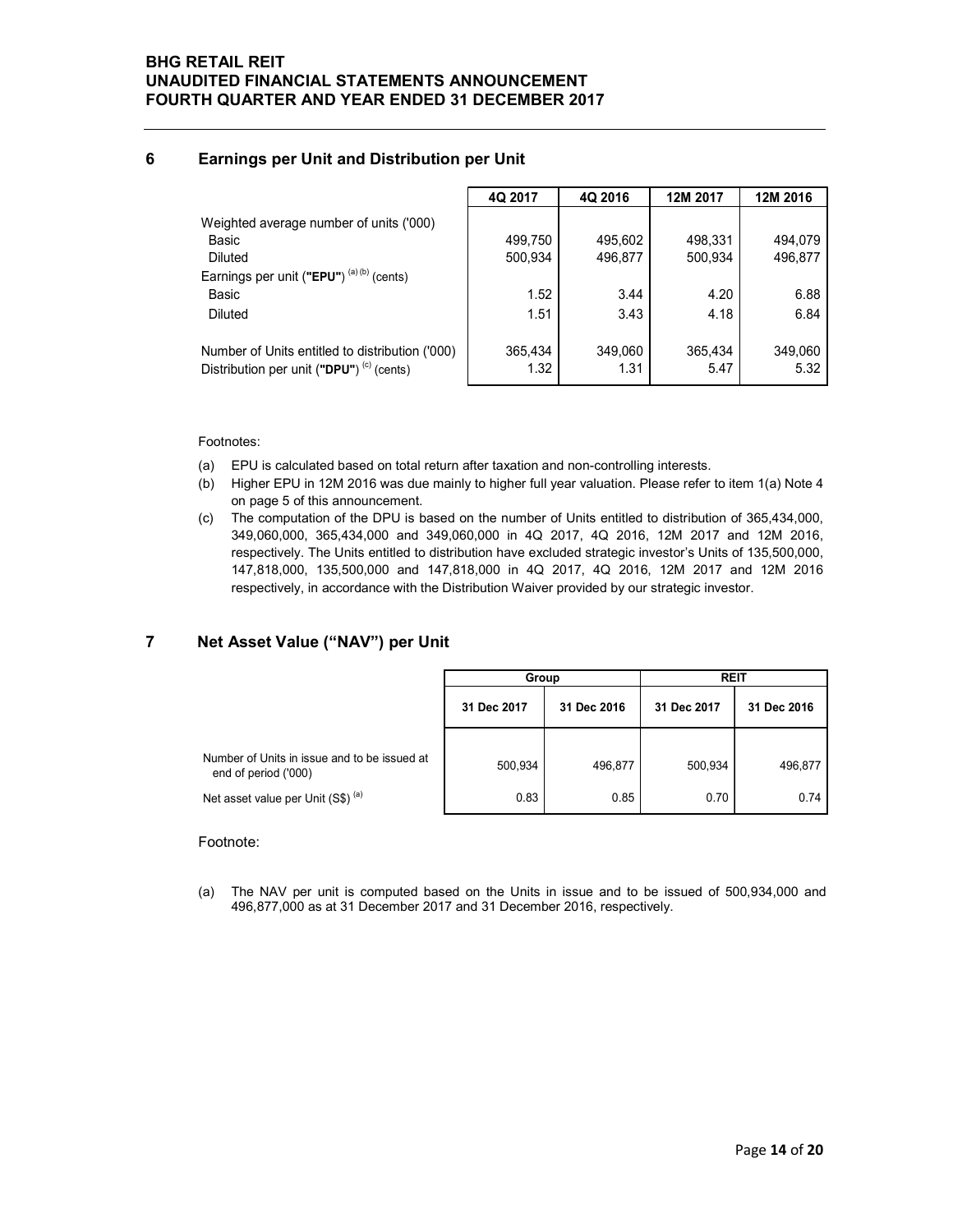### 8 Review of the Performance

The Group recorded S\$1.0 million (5.8%) and S\$1.9 million (3.1%) higher gross revenue in 4Q 2017 and 12M 2017, respectively. This was due mainly to higher rental reversion and increase in occupancy recorded in our three multi-tenanted malls in China. The increase in revenue is partially offset by the adoption of nation-wide VAT reform in China which came into effect from 1 May 2016 where 5% VAT was netted off against gross revenue, where the full effect was recorded for the full year in 2017.

Property Operating Expenses in 4Q 2017 was in-line with 4Q 2016. 12M 2017 was S\$0.7 million (3.2%) lower than 12M 2016. These were due mainly to the VAT reform where Business Tax (which was previously recorded under Property Operating Expenses) was replaced with VAT with effect from 1 May 2016, and the VAT is netted off against gross revenue, against with the full effect recorded for the full year in 2017.

With effect from 1 July 2016, the Beijing State Government aligned its tax policy with the national practice of charging property tax based on revenue. This resulted in higher property-related tax expenses for Beijing Wanliu Mall for 12M 2017 as compared to 12M 2016. The change in Beijing's property tax policy is in line with the other four properties in the portfolio.

Despite the higher property-related tax expenses (which are included in the property operating expenses) in Beijing Wanliu Mall, net property income was S\$0.8 million (8.1%) and S\$2.7 million (6.6%) higher than 4Q 2016 and 12M 2016, respectively. This was due mainly to the increase in rental revenue.

Finance cost in 4Q 2017 was S\$0.2 million (11.6%) higher than 4Q 2016, this was due mainly to the increase in interest rates. Finance cost in 12M 2017 was S\$0.1 million (1.5%) higher than 12M 2016. This was largely due to the higher interest rate on borrowings and partially offset by the repayment of the loan in one of the subsidiaries in PRC in 1Q 2016.

Taxation includes income tax, deferred tax and withholding tax. Tax expense for 4Q 2017 and 12M 2017 were S\$4.3 million (51.6%) and S\$8.0 million (47.9%) lower than 4Q 2016 and 12M 2016, respectively. Lower deferred tax in 4Q 2017 and 12M 2017 are mainly due to the marginal increase in fair value of investment properties as compared to 4Q 2016 and 12M 2016. Please refer to item 1(a) Note (5) on page 6 of this announcement.

### 9. Variance from previous forecast or prospect statement

The Group has not disclosed any forecast to the market.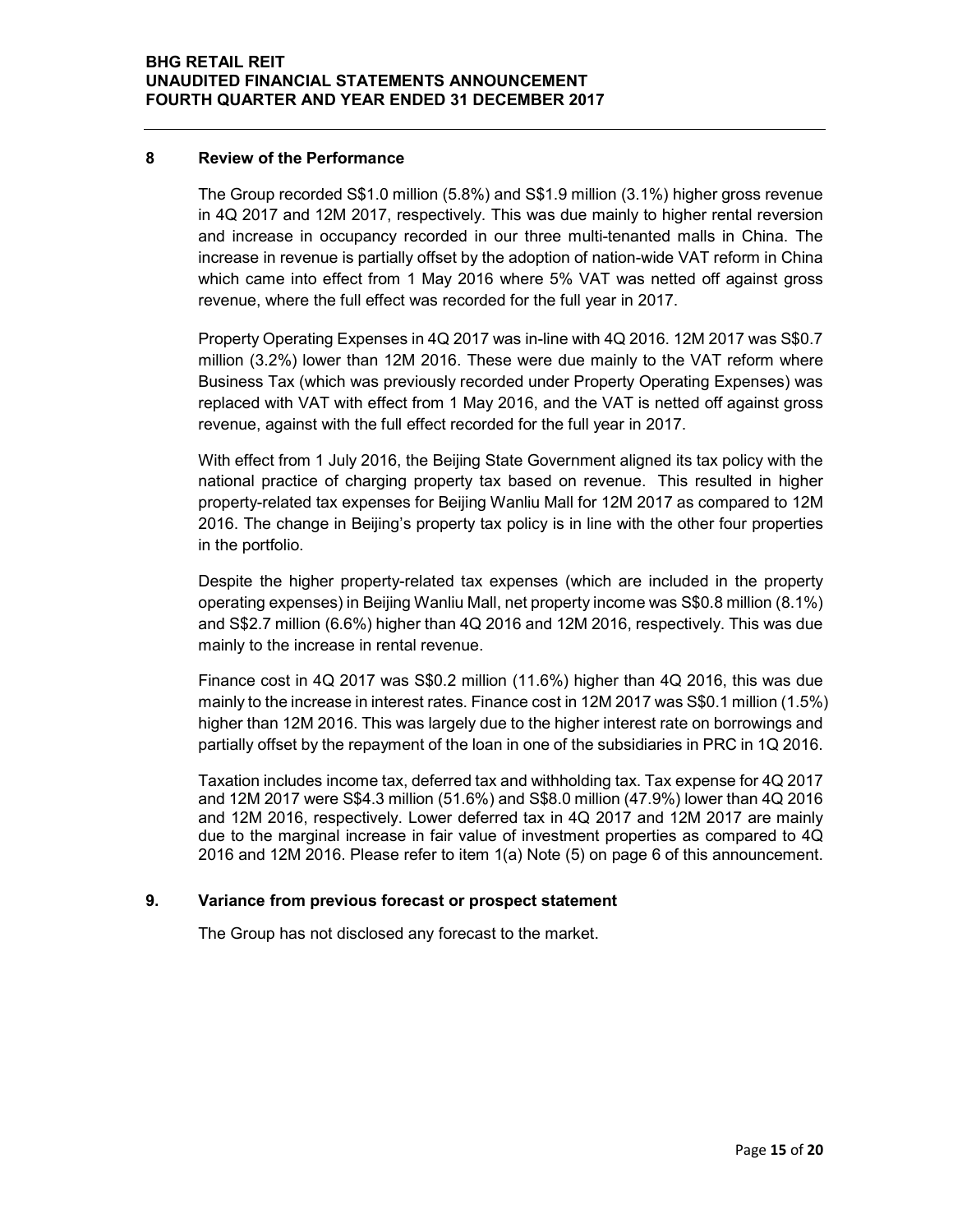### 10 Commentary on the competitive conditions of the industry in which the Group operates and any known factors or events that may affect the Group in the next reporting period and the next 12 months

China's economy achieved a stable momentum in 2017. Gross domestic product expanded 6.9% year-on-year to RMB 82.7 trillion for the full year 2017. This exceeded the government's target of 6.5% and International Monetary Fund's forecast of 6.8%. The China government reiterated their focus on growth quality and efficiency before pace. (Source: National Bureau of Statistics of China)

Retail sales rose 10.2% year-on-year to RMB 36.6 trillion for the full year 2017. According to CBRE, China's consumer index rose along with improving expectations among consumers. China's consumption market recorded improved performance across a number of sub-sectors including apparel, cosmetics, gyms, culture and entertainment. Sportswear retailers continued to open new stores. Non-fashion sectors like F&B and culture remained active and pop-up stores are increasingly popular among both retailers and landlords. Shopping malls remain active in attracting new entrants. (Source: National Bureau of Statistics of China, CBRE Marketview)

China's increasing domestic consumption remained underpinned by the rise of residents' income. Disposable income and expenditure per capita of urban residents increased 6.5% and 5.4% year-on-year respectively in 2017. Proportion of urban population to total population (urbanisation rate) increased from 57.3% in 2016 to 58.5% in 2017. (Source: National Bureau of Statistics of China)

Against this backdrop, the Group's current portfolio of community-focused retail properties in prudently selected locales with high population density is expected to stay robust. This is anchored by increasing domestic consumption, rising residents' income, and continuing urbanisation.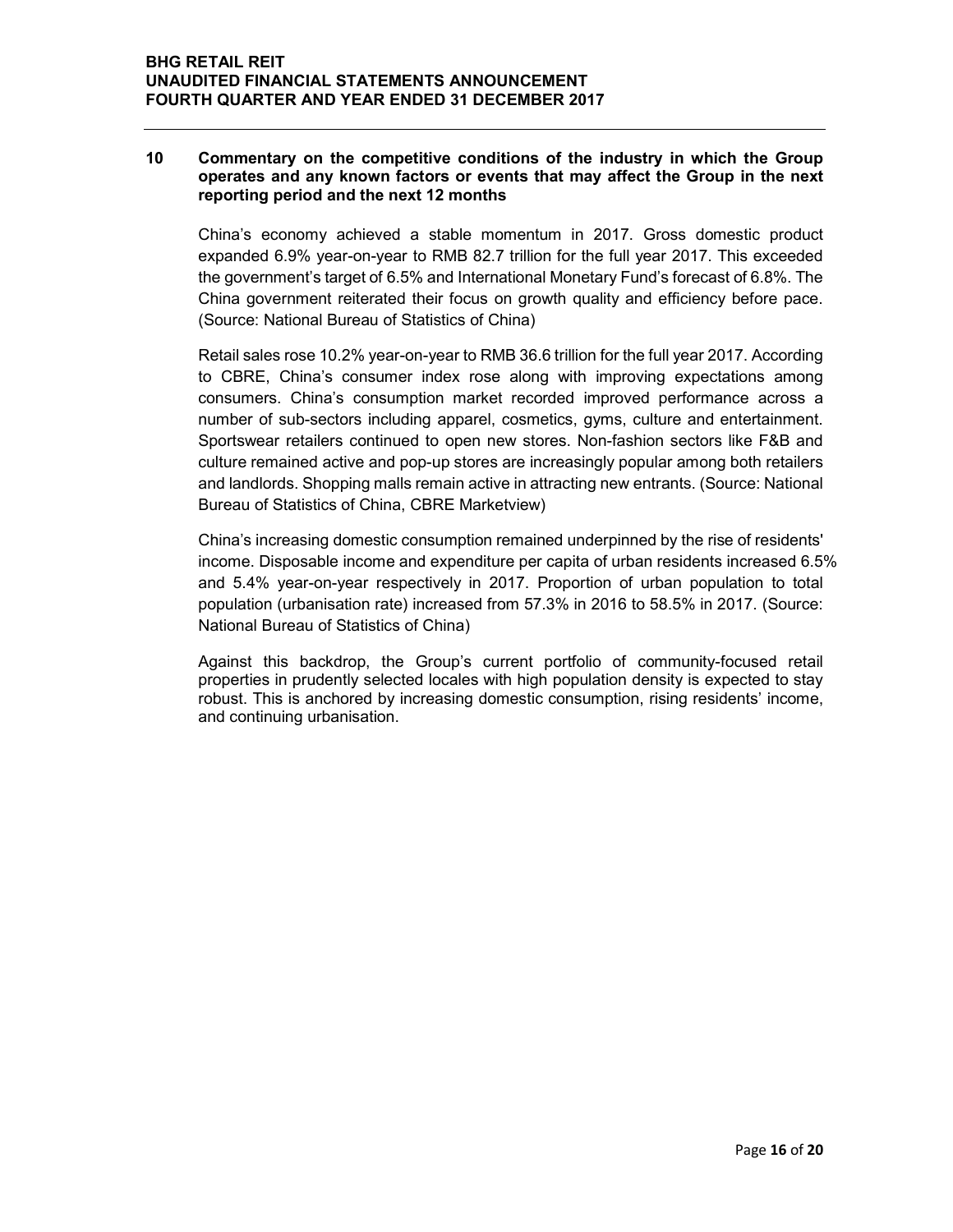### 11 Distribution

### (a) Current financial period

Any distribution declared for the current financial period? Yes

| Distribution period | : 1 July 2017 to 31 December 2017 |
|---------------------|-----------------------------------|
|                     |                                   |

- Distribution rate : 2.01 cents per unit capital distribution, 0.72 cents per unit tax exempt income
- Distribution type : Capital distribution/ Tax exempt income
- Tax rate **in the Capital distribution represents a return of capital to** Unitholders for Singapore income tax purpose and is therefore not subject to income tax. For Unitholders who hold the Units as trading assets, the amount of capital gain distribution will be applied to reduce the cost base of their Units for the purpose of calculating the amount of taxable trading gains arising from the disposal of the Units. Tax exempt income distribution is exempt from

Singapore income tax in the hands of all Unitholders. No tax will be deducted from such distribution.

Remark : The capital distribution/tax exempt income from 1 July 2017 to 31 December 2017 is expected to be funded from borrowing at the REIT level.

### (b) Corresponding period of the immediately preceding financial year

Any distributions declared for the corresponding period of the immediate preceding

| financial periods?  | : Yes |                                                                                                                                  |
|---------------------|-------|----------------------------------------------------------------------------------------------------------------------------------|
| Distribution period |       | : 1 July 2016 to 31 December 2016                                                                                                |
| Distribution rate   |       | $: 2.60^*$ cents per unit                                                                                                        |
| Distribution type   |       | : Capital distribution                                                                                                           |
|                     |       | * These figures were extracted from BHG Retail REIT's results for the<br>fourth quarter and twelve months ended 31 December 2016 |

| (c) Date payable | : 28 March 2018 |
|------------------|-----------------|
|------------------|-----------------|

- (d) Book closure date : 12 March 2018
- 12 If no distribution has been declared / recommended, a statement to that effect. Not Applicable.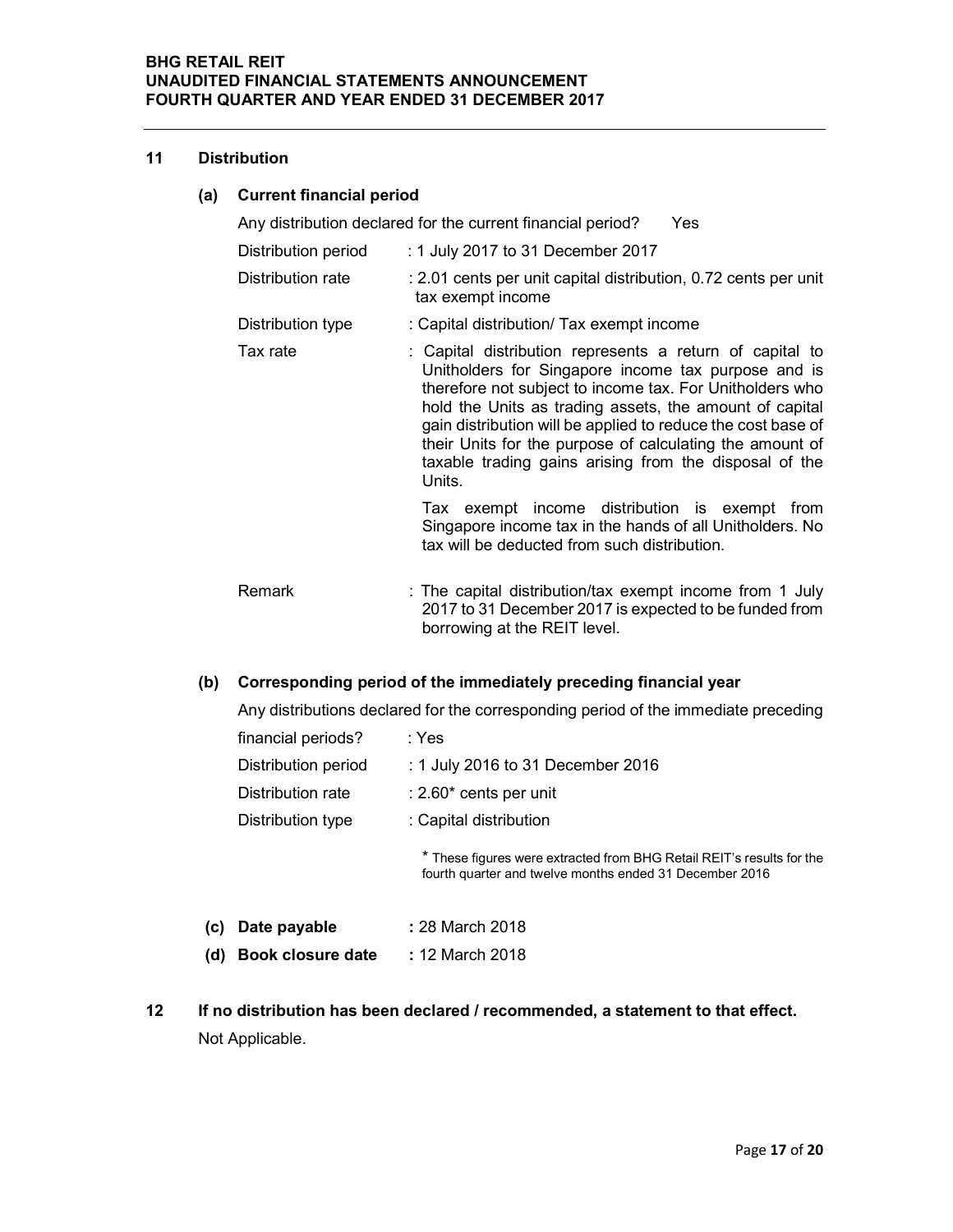13 If the Group has obtained a general mandate from Unitholders for interested person transactions ("IPT"), the aggregate value of such transactions are required under Rule 920(1)(a)(ii). If no IPT mandate has been obtained, a statement to that effect. MENT<br>
Iate from Unitholders for interested<br>
Ilue of such transactions are required<br>
is been obtained, a statement to that<br>
from Unitholders for IPT.<br>
12M 2017 12M 2016<br>
Actual Actual Changes<br>
(S\$'000) (S\$'000) (%)<br>
38,478

The Group has not obtained a general mandate from Unitholders for IPT.

#### 14 Segmental Information

14 (a) Total gross revenue

| <b>REIT</b><br><b>INANCIAL STATEMENTS ANNOUNCEMENT</b><br><b>RTER AND YEAR ENDED 31 DECEMBER 2017</b>                                                                                                                               |                 |                 |                |
|-------------------------------------------------------------------------------------------------------------------------------------------------------------------------------------------------------------------------------------|-----------------|-----------------|----------------|
| Group has obtained a general mandate from Unitholders for interested<br>transactions ("IPT"), the aggregate value of such transactions are required<br>Rule 920(1)(a)(ii). If no IPT mandate has been obtained, a statement to that |                 |                 |                |
| up has not obtained a general mandate from Unitholders for IPT.                                                                                                                                                                     |                 |                 |                |
| <b>Ital Information</b>                                                                                                                                                                                                             |                 |                 |                |
| Total gross revenue                                                                                                                                                                                                                 |                 |                 |                |
|                                                                                                                                                                                                                                     | 12M 2017        | 12M 2016        |                |
|                                                                                                                                                                                                                                     | <b>Actual</b>   | <b>Actual</b>   | <b>Changes</b> |
| Multi-Tenanted Malls                                                                                                                                                                                                                | (S\$'000)       | (S\$'000)       | (%)            |
| Beijing Wanliu                                                                                                                                                                                                                      | 38,478          | 36,873          | 4.4            |
| Chengdu Konggang                                                                                                                                                                                                                    | 11,002          | 10,805          | 1.8            |
| Hefei Mengchenglu                                                                                                                                                                                                                   | 9,430           | 9,164           | 2.9            |
|                                                                                                                                                                                                                                     | 58,910          | 56,842          | 3.6            |
| <b>Master-Leased Malls</b>                                                                                                                                                                                                          |                 |                 |                |
| Xining Huayuan                                                                                                                                                                                                                      | 3,298           | 3,372           | (2.2)          |
| Dalian Jinsanjiao                                                                                                                                                                                                                   | 2,311<br>5,609  | 2,371<br>5,743  | (2.5)<br>(2.3) |
| <b>Total gross revenue</b>                                                                                                                                                                                                          | 64,519          | 62,585          | 3.1            |
|                                                                                                                                                                                                                                     |                 |                 |                |
|                                                                                                                                                                                                                                     |                 |                 |                |
| <b>Net property income</b>                                                                                                                                                                                                          |                 |                 |                |
|                                                                                                                                                                                                                                     | 12M 2017        | 12M 2016        |                |
|                                                                                                                                                                                                                                     | <b>Actual</b>   | <b>Actual</b>   | <b>Changes</b> |
|                                                                                                                                                                                                                                     | (S\$'000)       | (S\$'000)       | (%)            |
| <b>Multi-Tenanted Malls</b>                                                                                                                                                                                                         |                 |                 |                |
| Beijing Wanliu<br>Chengdu Konggang                                                                                                                                                                                                  | 25,445<br>6,390 | 23,882<br>5,702 | 6.5<br>12.1    |
| Hefei Mengchenglu                                                                                                                                                                                                                   | 6,009           | 5,569           | 7.9            |
|                                                                                                                                                                                                                                     | 37,844          | 35,153          | 7.7            |
| Master-Leased Malls                                                                                                                                                                                                                 |                 |                 |                |
| Xining Huayuan                                                                                                                                                                                                                      | 2,995           | 3,040           | (1.5)          |
| Dalian Jinsanjiao                                                                                                                                                                                                                   | 2,105           | 2,093           | 0.6            |
|                                                                                                                                                                                                                                     | 5,100           | 5133            | (n a)          |

#### 14 (b) Net property income

|                             | $\sim$ , $\sim$ $\sim$ | -, . - .      |                  |
|-----------------------------|------------------------|---------------|------------------|
|                             | 58,910                 | 56,842        | $\overline{3.6}$ |
| <b>Master-Leased Malls</b>  |                        |               |                  |
| Xining Huayuan              | 3,298                  | 3,372         | (2.2)            |
| Dalian Jinsanjiao           | 2,311                  | 2,371         | (2.5)            |
|                             | 5,609                  | 5,743         | (2.3)            |
| <b>Total gross revenue</b>  | 64,519                 | 62,585        | 3.1              |
|                             |                        |               |                  |
|                             |                        |               |                  |
| <b>Net property income</b>  |                        |               |                  |
|                             | 12M 2017               | 12M 2016      |                  |
|                             | <b>Actual</b>          | <b>Actual</b> | <b>Changes</b>   |
|                             | (S\$'000)              | (S\$'000)     | $(\%)$           |
| <b>Multi-Tenanted Malls</b> |                        |               |                  |
| Beijing Wanliu              | 25,445                 | 23,882        | 6.5              |
| Chengdu Konggang            | 6,390                  | 5,702         | 12.1             |
| Hefei Mengchenglu           | 6,009                  | 5,569         | 7.9              |
|                             | 37,844                 | 35,153        | 7.7              |
| Master-Leased Malls         |                        |               |                  |
| Xining Huayuan              | 2,995                  | 3,040         | (1.5)            |
| Dalian Jinsanjiao           | 2,105                  | 2,093         | 0.6              |
|                             | 5,100                  | 5,133         | (0.6)            |
|                             |                        |               |                  |

15 In the review of performance, the factors leading to any material changes in contributions to turnover and earnings by the business or geographical segments

Please refer to item 8 and 14 on the review.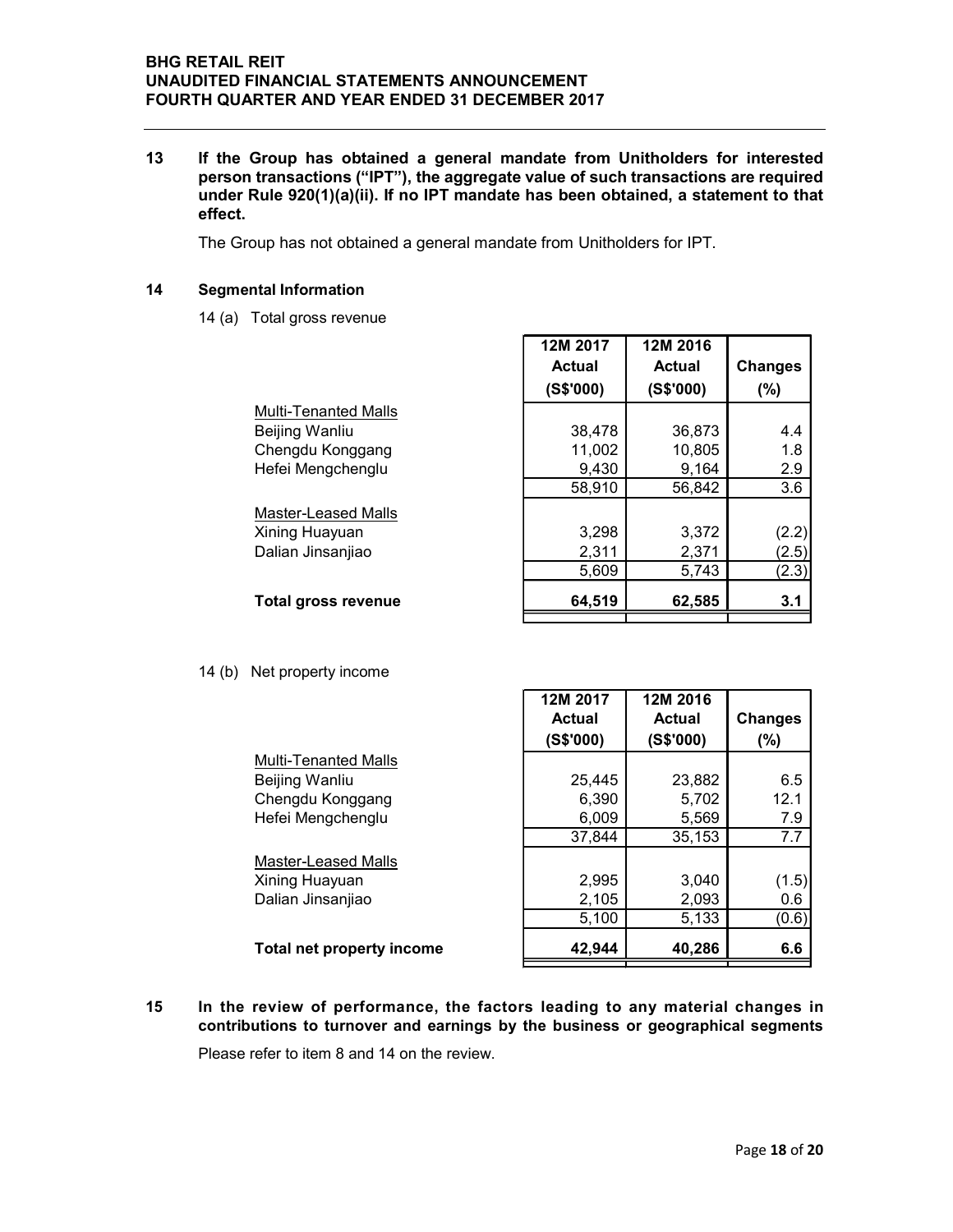### 16 Breakdown of sales and net income

| <b>ETAIL REIT</b>                                                                                                                               |                |           |
|-------------------------------------------------------------------------------------------------------------------------------------------------|----------------|-----------|
| <b>ITED FINANCIAL STATEMENTS ANNOUNCEMENT</b>                                                                                                   |                |           |
| <b>H QUARTER AND YEAR ENDED 31 DECEMBER 2017</b>                                                                                                |                |           |
|                                                                                                                                                 |                |           |
| Breakdown of sales and net income                                                                                                               |                |           |
|                                                                                                                                                 | 12M 2017       | 12M 2016  |
|                                                                                                                                                 | (S\$'000)      | (S\$'000) |
|                                                                                                                                                 |                |           |
| Gross revenue reported for first half year (a), (c)                                                                                             | 31,350         | 31,411    |
| Net income after tax and NCI for first half year $^{\text{(a), (c)}}$                                                                           | 8,748          | 13,081    |
| Gross revenue reported for second half year $^{\text{(b), (c)}}$                                                                                | 33,169         | 31,174    |
| Net income after tax and NCI for second half year $^{\text{(b), (c)}}$                                                                          | 12,194         | 20,920    |
| ootnotes:                                                                                                                                       |                |           |
|                                                                                                                                                 |                |           |
| a. The results for the first half year relates to the period from 1 January 2017 to 30 June 2017 and 1 January                                  |                |           |
| 2016 to 30 June 2016, respectively.<br>b. The results for the second half year relates to the period from 1 July 2017 to 31 December 2017 and 1 |                |           |
| July 2016 to 31 December 2016, respectively.                                                                                                    |                |           |
| c. Please refer to item 8 on the review.                                                                                                        |                |           |
| Breakdown of total annual distribution                                                                                                          |                |           |
|                                                                                                                                                 |                |           |
|                                                                                                                                                 | 12M 2017       | 12M 2016  |
|                                                                                                                                                 | (S\$'000)      | (S\$'000) |
| In respect of period:                                                                                                                           |                |           |
| 1 January 17 - 30 June 17                                                                                                                       | 9,953<br>9,976 |           |
| 1 July 17 - 31 December 17<br>1 January 16 - 30 June 16                                                                                         |                | 9,454     |
| $\frac{4 \text{ h}}{4}$                                                                                                                         |                | 0.076     |

#### Footnotes:

- a. The results for the first half year relates to the period from 1 January 2017 to 30 June 2017 and 1 January 2016 to 30 June 2016, respectively.
- b. The results for the second half year relates to the period from 1 July 2017 to 31 December 2017 and 1 July 2016 to 31 December 2016, respectively.
- c. Please refer to item 8 on the review.

### 17 Breakdown of total annual distribution

| Net income after tax and NCI for first half year $(4)$ , $(6)$                                                                                                                                              | 8,748     | 13,081    |
|-------------------------------------------------------------------------------------------------------------------------------------------------------------------------------------------------------------|-----------|-----------|
| Gross revenue reported for second half year (b), (c)                                                                                                                                                        | 33,169    | 31,174    |
| Net income after tax and NCI for second half year (b), (c)                                                                                                                                                  | 12,194    | 20,920    |
| Footnotes:                                                                                                                                                                                                  |           |           |
| a. The results for the first half year relates to the period from 1 January 2017 to 30 June 2017 and 1 January<br>2016 to 30 June 2016, respectively.                                                       |           |           |
| b. The results for the second half year relates to the period from 1 July 2017 to 31 December 2017 and 1<br>July 2016 to 31 December 2016, respectively.                                                    |           |           |
| c. Please refer to item 8 on the review.                                                                                                                                                                    |           |           |
| Breakdown of total annual distribution                                                                                                                                                                      |           |           |
|                                                                                                                                                                                                             | 12M 2017  | 12M 2016  |
|                                                                                                                                                                                                             | (S\$'000) | (S\$'000) |
| In respect of period:                                                                                                                                                                                       |           |           |
| 1 January 17 - 30 June 17                                                                                                                                                                                   | 9,953     |           |
| 1 July 17 - 31 December 17                                                                                                                                                                                  | 9,976     |           |
| 1 January 16 - 30 June 16                                                                                                                                                                                   |           | 9,454     |
| 1 July 16 - 31 December 16                                                                                                                                                                                  |           | 9,076     |
| Annual distribution to Unitholders                                                                                                                                                                          | 19,929    | 18,530    |
|                                                                                                                                                                                                             |           |           |
| For the quarter ended 31 December 2017, the Manager of the REIT declared a distribution per unit of 2.73<br>Singapore cents totaling S\$9,976,000 to the unitholders of the REIT, payable on 28 March 2018. |           |           |
| Confirmation pursuant to Rule 720(1) of the Listing Manual                                                                                                                                                  |           |           |

### 18 Confirmation pursuant to Rule 720(1) of the Listing Manual

The Manager confirms that it has procured undertakings from all Directors and Executive Officers (in the format set out in Appendix 7.7) pursuant to Rule 720(1) of the Listing Manual.